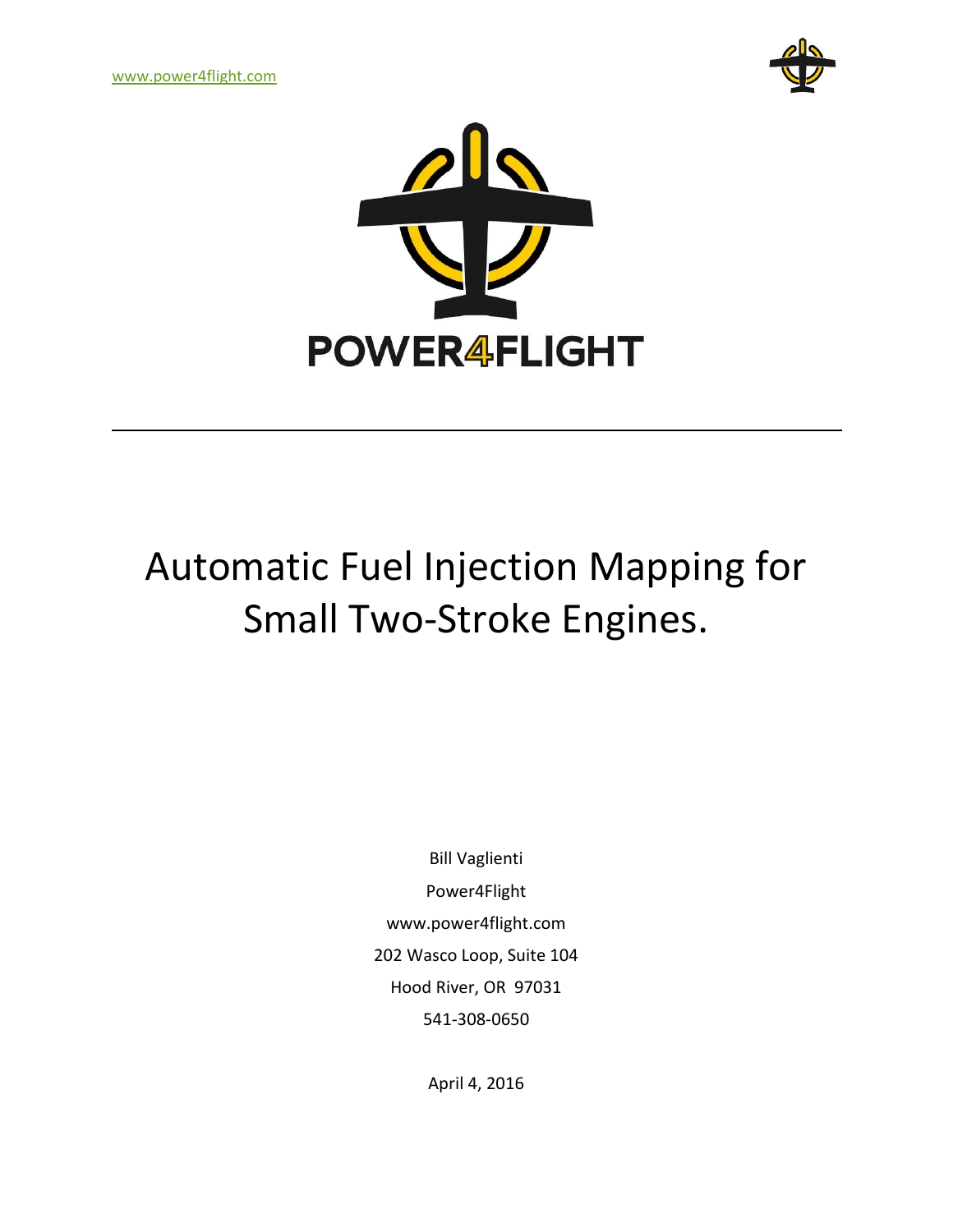

#### Abstract

This paper describes a process for developing the fuel injection settings for small air-cooled twostroke engines. A personal computer commands a motoring dynamometer and engine control unit (ECU) to determine the optimum fuel and ignition for every combination of throttle position and engine speed. The fuel and ignition settings are determined based upon real time measurement of the brake power and specific fuel consumption. The engine map is optimized for power at certain operating points and for specific fuel consumption at other operating points. Computationally determining the ECU settings increases the repeatability of the engine mapping process, and reduces the time required for calibration. In addition, a detailed log of the engine performance as a function of the fuel and ignition settings is created for every operating point.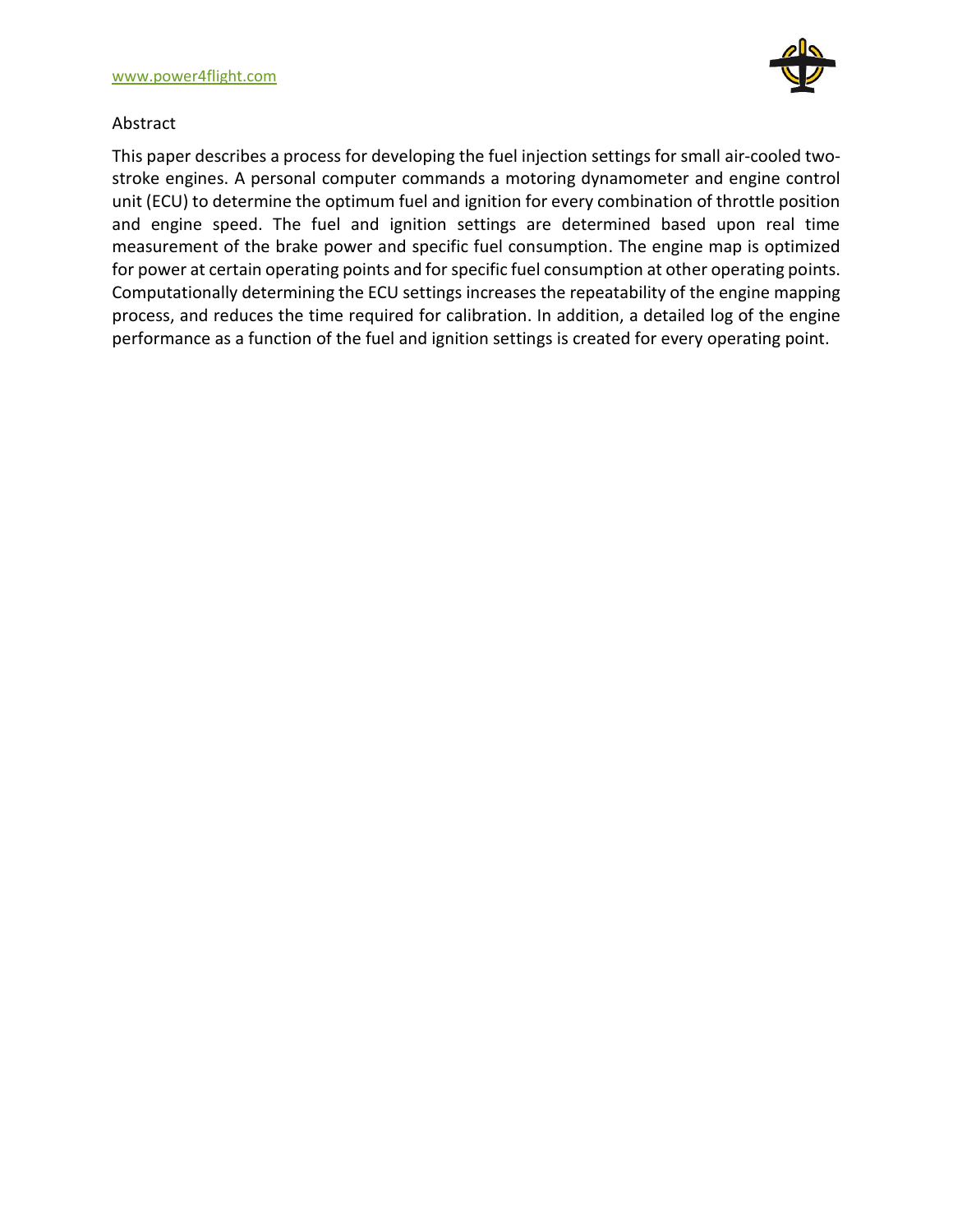

#### <span id="page-2-0"></span> $\mathbf{l}$ . TABLE OF CONTENTS

| I.    |    |  |
|-------|----|--|
| II.   |    |  |
|       |    |  |
|       | Α. |  |
|       | В. |  |
|       | C. |  |
|       | D. |  |
|       | Е. |  |
|       | F. |  |
|       |    |  |
|       | А. |  |
|       | B. |  |
|       |    |  |
|       |    |  |
|       |    |  |
|       | Α. |  |
|       | В. |  |
|       | C. |  |
|       | D. |  |
|       | Ε. |  |
|       | F. |  |
|       | G. |  |
| VIII. |    |  |
|       | А. |  |
|       | В. |  |
|       | C. |  |
|       |    |  |
|       | Α. |  |
|       | B. |  |
|       | C. |  |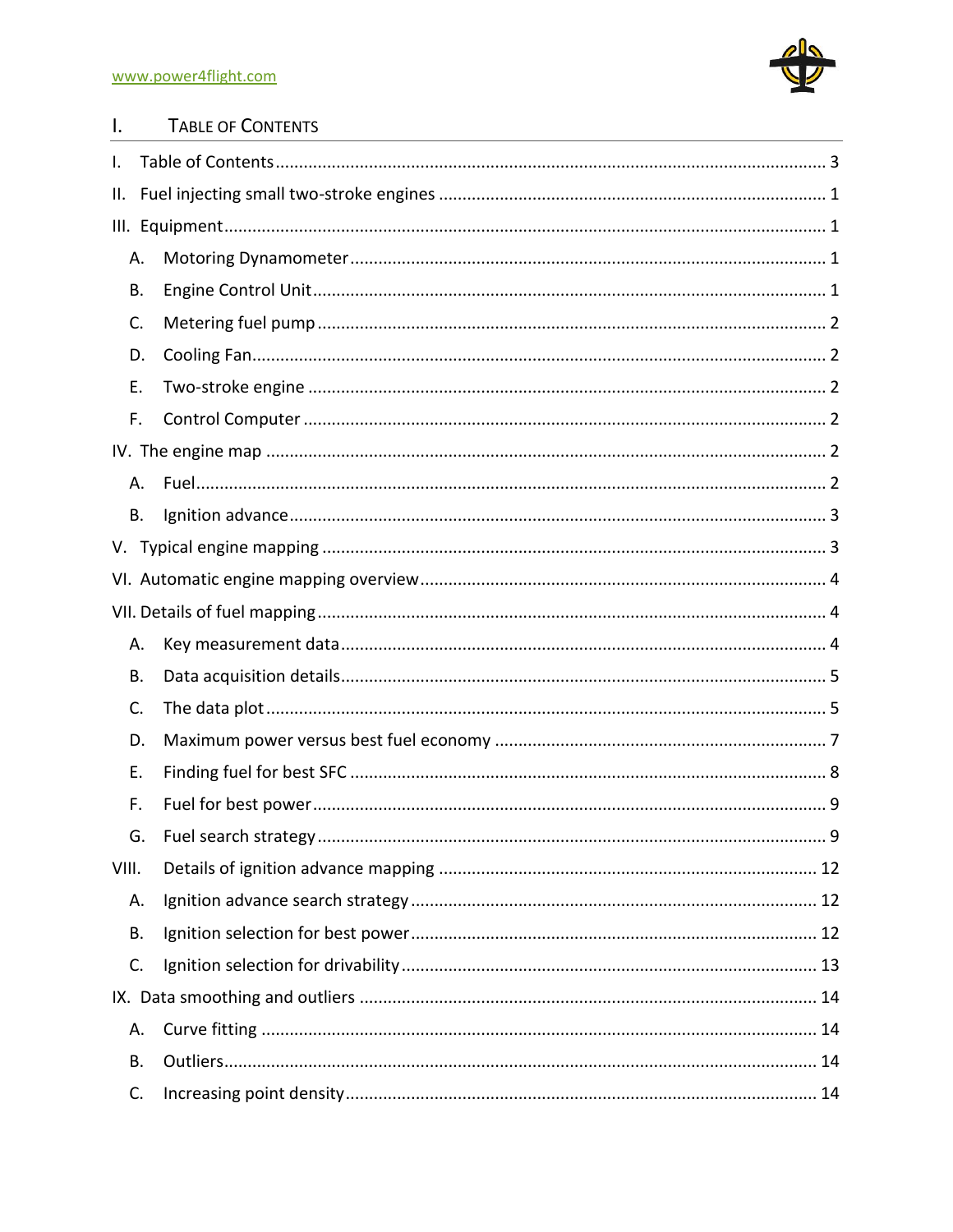#### www.power4flight.com

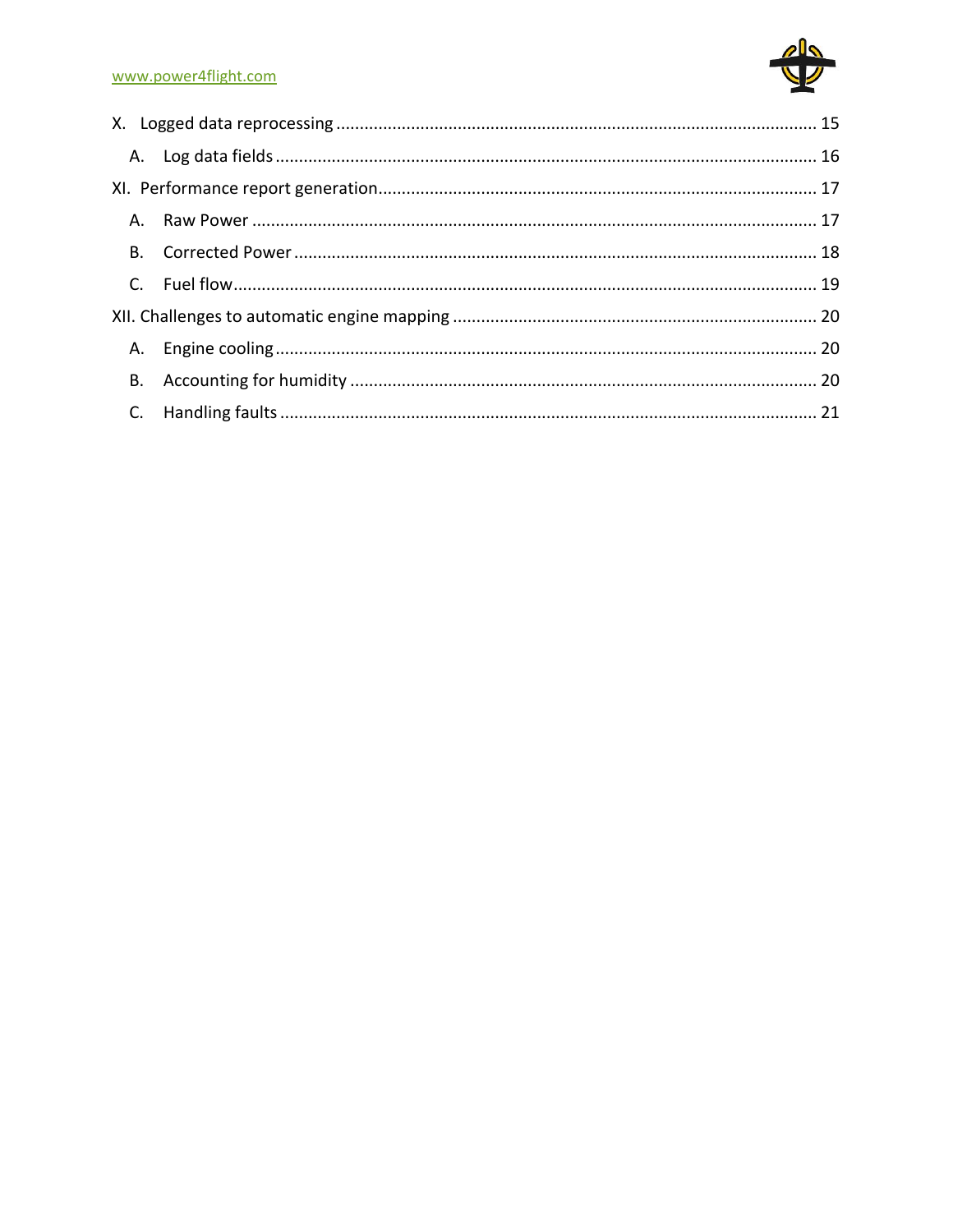

#### <span id="page-4-0"></span>II. FUEL INJECTING SMALL TWO-STROKE ENGINES

The benefits of fuel injection over carburetion are numerous, particularly for aerospace applications where the atmospheric conditions can vary drastically. However, fuel injection on small two-stroke engines remains rare, and has significant challenges compared to the typical automotive fuel injection application.

Whereas four-stroke engines have valves that largely segregate intake air from exhaust gas, twostroke engine exhaust is contaminated by induction air and fuel charge. This exhaust contamination in addition to a nominally richer required setting prohibits the use of an oxygen sensor or wideband oxygen sensor to adjust the fueling in real time. In addition, the low cylinder count causes the manifold pressure to vary significantly over the engine cycle, and to only weakly correlate to the quantity of air the engine is pumping. The poor manifold pressure signal prohibits its use as a primary input to the fueling tables of the engine control unit (ECU).

As a result, single and twin cylinder engines typically use the *N-alpha* method of fuel injection: the quantity of fuel injected is primarily based upon the speed of the engine (*N*) and the position of the throttle (*alpha*). Temperature and pressure measurements compensate for changes in the atmospheric conditions. In order to get good performance across the full range of operating conditions careful calibration must be performed on a dynamometer to precisely characterize the performance of the engine (including its induction and exhaust system) as a function of throttle and speed.

This paper describes a process for automatically calibrating the fuel injection system of small twostroke engines.

#### <span id="page-4-1"></span>III. EQUIPMENT

# <span id="page-4-2"></span>A. Motoring Dynamometer

The motoring dynamometer (dyno) is the [TigerDyne from Currawong Engineering.](http://www.currawongeng.com/products/dynamometer/) This dyno is designed specifically for small engines. It can spin the engine in either direction at any speed up to 10000 RPM, independent of the shaft power produced by the engine. The dyno is supported on air bearings, and the torque reaction is measured with a load cell. Power measurements are typically repeatable within a few Watts. The dyno is controlled over Ethernet by software on a personal computer.

#### <span id="page-4-3"></span>B. Engine Control Unit

The ECU is the [CE367B from Currawong Engineering.](http://www.currawongeng.com/products/uav_engines/ecu/) This ECU is designed for small engine aerospace applications and provides all of the necessary interfaces to manage the engine, including the fuel and ignition systems. Sensors include throttle position, manifold pressure, manifold temperature, barometric pressure, cylinder head temperature, crank sensor, and fuel pressure. A controller area network (CAN) is used to connect the ECU to the host vehicle and the control computer.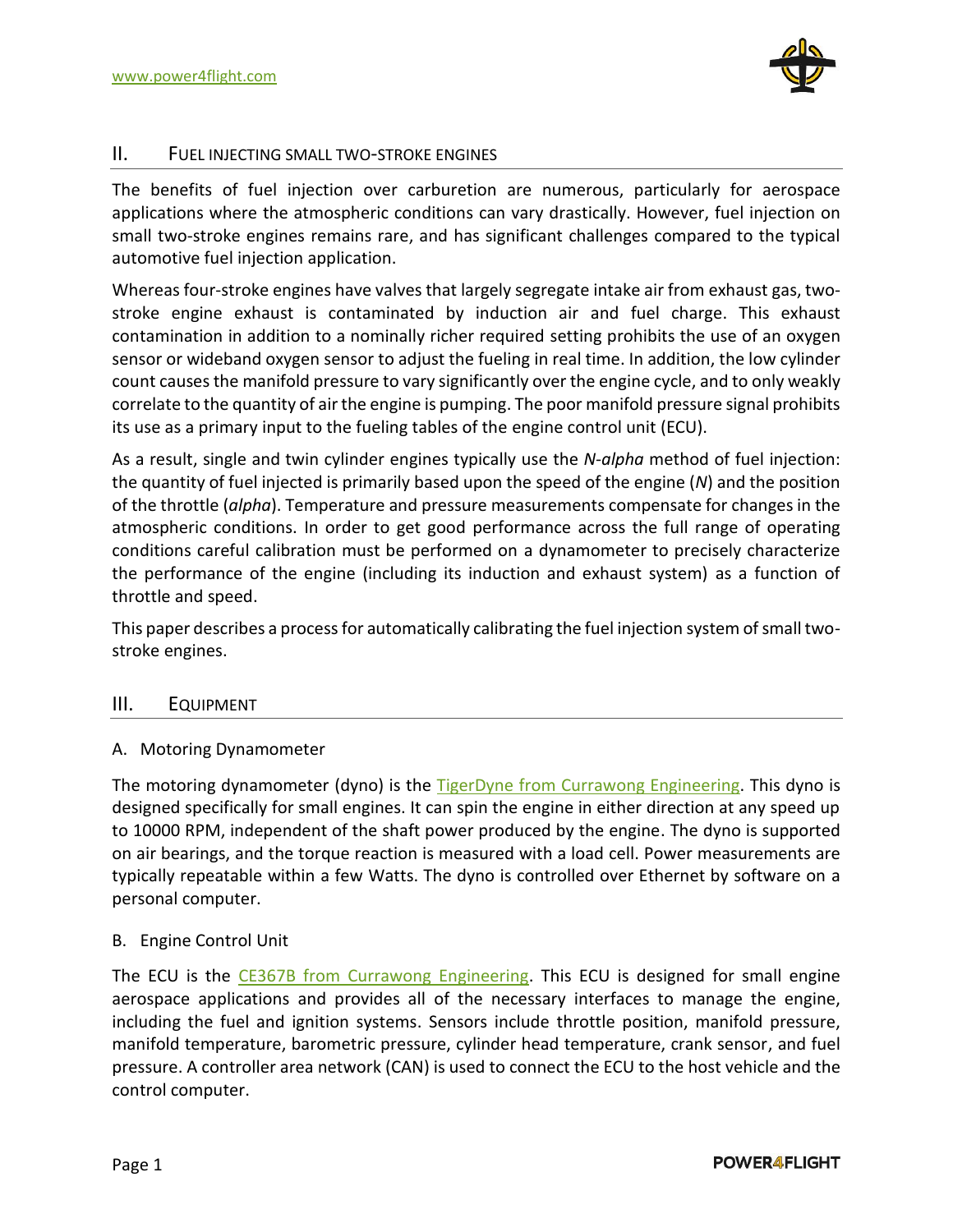

# <span id="page-5-0"></span>C. Metering fuel pump

A three-cylinder positive displacement fuel pump is used to provide fuel at constant pressure (typically at 3 bar) to the injector. The pump is the [CD822 from Currawong Engineering.](http://www.currawongeng.com/products/uav_engines/fuel-pumps/triplex/) An encoder on the pump motor shaft measures the speed and number of rotations of the pump, which is converted into a fuel flow measurement. CAN bus is used to connect the pump to the ECU and control computer.

# <span id="page-5-1"></span>D. Cooling Fan

A centrifugal fan controlled by a variable frequency drive provides cooling air. The fan ducting blows air over the cylinder head of the engine. The fan drive is controlled over Ethernet by software on a personal computer. When connected to an ECU the control computer can drive the fan to target a specific cylinder head temperature.

# <span id="page-5-2"></span>E. Two-stroke engine

The automatic engine mapping process has been applied to a variety of small single cylinder twostroke engines ranging in size from 29cc to 60cc. Each engine is integrated with an ECU and associated peripherals. The process should be applicable to any engine that fits the TigerDyne and CE367B.

# <span id="page-5-3"></span>F. Control Computer

The control computer is a Windows PC running custom software. The software establishes a connection to the dyno, the cooling fan, the fuel pump, and the ECU.

# <span id="page-5-4"></span>IV. THE ENGINE MAP

The ECU calibration settings are collectively referred to as the "map". The pieces of map that we are concerned with are the fuel table and the ignition advance table.

# <span id="page-5-5"></span>A. Fuel

The fuel table is two-dimensional, with rows indicating throttles and columns indicating RPMs [\(Figure 1\)](#page-6-2). The ECU determines the amount of fuel to inject on each cycle based upon its estimate of the mass air consumption of the engine. In the CE367B ECU the fuel table provides an estimate of the volume of air that is consumed, as a percentage of the piston swept volume per revolution<sup>1</sup>. The ECU combines this estimate with its other sensors to estimate the mass of air consumed, and hence the amount of fuel that should be injected.

 $<sup>1</sup>$  Internally we refer to this as the volumetric efficiency (VE), however it is just a number that determines fuel flow.</sup> When all other variables are held constant the fuel flow is proportional to the fuel table number.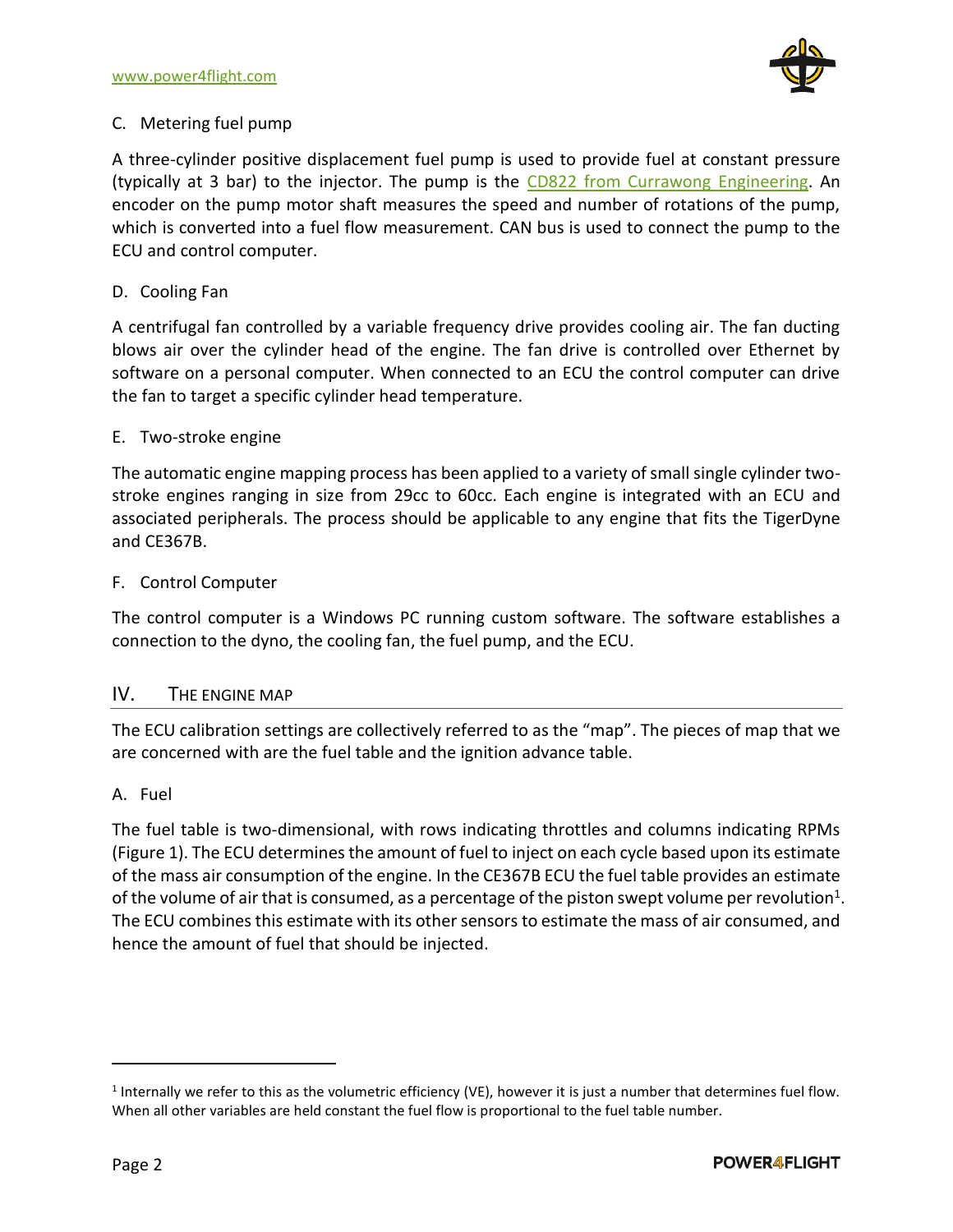# <span id="page-6-0"></span>B. Ignition advance

The ignition advance table uses the same two-dimensional layout as the fuel table, with rows indicating throttles and columns indicating RPMs. There is no requirement for the ignition advance table to use the same rows and columns as the fuel table. The ignition advance table gives the crankshaft angle in degrees before top dead center where the ignition spark istriggered.

| Throttles |              |      | <b>RPMs</b> |      |      |      |      |      |      |      |                                    |
|-----------|--------------|------|-------------|------|------|------|------|------|------|------|------------------------------------|
|           |              | 1000 | 2000        | 3000 |      |      |      |      |      |      | 4000 5000 6000 7000 7500 8000 9000 |
|           | 6.0          | 16.0 | 20.0        | 15.0 | 10.0 | 10.0 | 10.0 | 19.0 | 19.0 | 19.0 | 24.0                               |
|           | 4.7          | 15.7 | 17.9        | 15.0 | 34.0 | 26.8 | 10.0 | 19.0 | 19.0 | 19.0 | 24.0                               |
|           | 9.8          | 20.3 | 18.8        | 14.0 | 15.8 | 13.8 | 12.3 | 10.0 | 23.5 | 22.0 | 27.0                               |
|           | 14.9         | 35.0 | 24.0        | 19.1 | 15.8 | 13.8 | 12.3 | 10.0 | 10.0 | 33.0 | 27.0                               |
|           | 20.0         | 38.5 | 30.3        | 25.3 | 20.0 | 18.6 | 19.9 | 17.4 | 15.7 | 15.0 | 30.2                               |
|           | 29.8         | 55.5 | 50.7        | 37.0 | 33.2 | 28.6 | 28.4 | 23.6 | 23.4 | 23.0 | 39.2                               |
|           | 40.0         | 59.7 | 62.5        | 50.2 | 43.6 | 43.2 | 41.9 | 35.4 | 36.2 | 36.0 | 51.0                               |
|           | 49.8         | 62.4 | 65.8        | 58.9 | 57.1 | 56.3 | 53.2 | 48.2 | 47.6 | 48.0 | 63.0                               |
|           | 59.6         | 66.0 | 69.5        | 65.7 | 65.1 | 69.5 | 66.1 | 56.2 | 57.8 | 58.0 | 72.5                               |
|           | 80.0         | 66.1 | 70.1        | 68.9 | 74.5 | 80.1 | 81.8 | 72.0 | 73.1 | 73.0 | 85.0                               |
|           | $\sqrt{100}$ | 64.4 | 81.9        | 78.4 | 84.5 | 92.3 | 94.0 | 84.4 | 80.2 | 80.0 | 87.0                               |

Figure 1 - The fuel table for a 50cc single-cylinder two-stroke

# <span id="page-6-2"></span><span id="page-6-1"></span>V. TYPICAL ENGINE MAPPING

Typically, the ECU map is developed on a dyno with an operator manually optimizing the fuel and ignition for each throttle and engine speed. The operator must simultaneously:

- Get the engine and dynamometer on condition (throttle and speed)
- Manage the engine temperature by adjusting cooling air flow
- Observe and log the measured performance (power, fuel flow, exhaust gas data, etc.)
- Vary the fuel and ignition values to determine optimum settings
- Monitor the total system to prevent catastrophic failures of the engine or dyno

The operator starts by tuning the ECU for maximum power. They may then reduce the fuel ("lean") to deliver lower specific fuel consumption  $(SFC)^2$ . It is difficult to know how far to lean the engine before problems with engine performance and drivability will appear. To help with

<sup>&</sup>lt;sup>2</sup> If the fueling is optimized for maximum power, then by definition adding more fuel can only make the SFC worse. However, reducing fuel may improve the SFC if the loss of power is less than the reduction in fuel.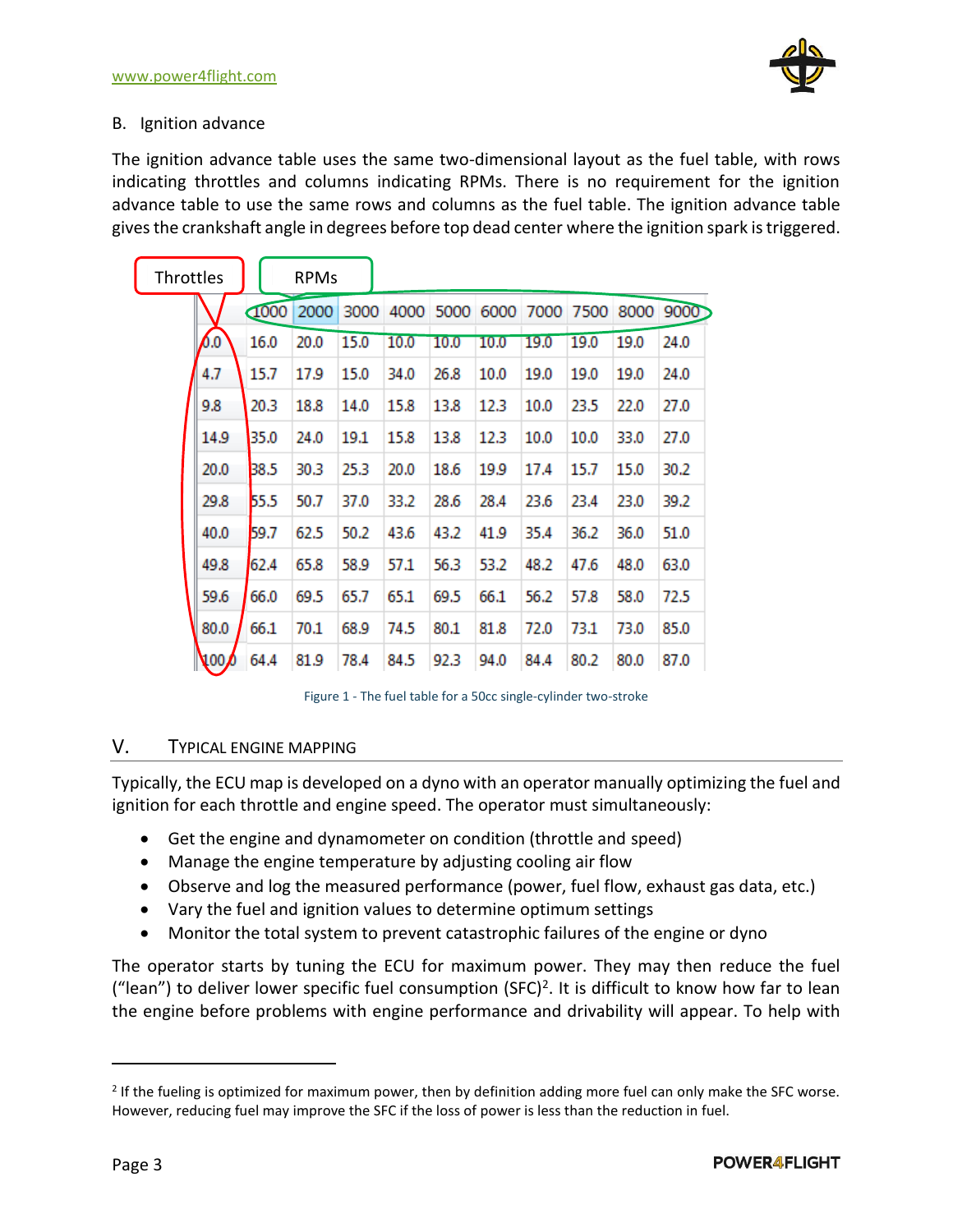

this the operator monitors the exhaust gases. Various rules of thumb are used to understand the combustion based on the exhaust gas data. However, the use of exhaust gas data is fraught with problems: the gases are contaminated by induction air, the analyzers require careful calibration, and as much as 60 seconds are required to get a reliable measurement after a fueling change is made.

The entire mapping process demands many hours of a highly skilled operator. If a change is made to the engine design, a new map must be developed. The large amount of labor required often dictates resolution in the map which is less than ideal, simply to reduce the amount of labor.

# <span id="page-7-0"></span>VI. AUTOMATIC ENGINE MAPPING OVERVIEW

In automatic engine mapping we attempt to remove the human operator, and let the control computer directly control the dyno, throttle, cooling fan, and ECU settings. Power measurements are used to determine the engine performance and select the correct fuel and ignition values.

The calibration process starts by downloading the existing fuel table from the ECU. The engine mapping software on the control computer commands the dyno speed and the engine throttle to match a location in the fuel table. The control computer then commands changes to the fuel table and measures the resulting performance change. A sophisticated algorithm decides on the optimum fuel based on this collected data. The control computer then changes the throttle and dyno speed to move to the next point, and repeats the process until all the desired cells of the fuel table have been determined. Each data point is logged to a file for post-run analysis. Once a basic fuel table is completed the ignition advance is determined. Since the correct amount of fuel does not substantially change with ignition advance<sup>3</sup>, the advance is simply chosen to provide maximum power without exceeding a set advance limit. As with the fuel table, each data point is logged to a file for post-run analysis.

# <span id="page-7-1"></span>VII. DETAILS OF FUEL MAPPING

# <span id="page-7-2"></span>A. Key measurement data

For each fuel flow that is tested three key measurements are made from the data. The first is the average power during the sampling window. The second measurement is the power standard deviation during the sampling window. The third measurement is the specific fuel consumption (SFC), and requires further discussion.

Specific fuel consumption is fuel consumption of the engine in grams per hour divided by the power of the engine in kilowatts. Lower SFCs represent better efficiency. Typical numbers for small two-strokes are 400 to 800 g/kW-hr. Note that the SFC is always computed with the raw

 $3$  We've tested the assertion that fuel and ignition are decoupled. Although the ignition advance can dramatically change the amount of power the engine makes, the change to the fuel required is modest. If some coupling is expected then the mapping process would optimize fuel, then ignition, and then re-optimize fuel.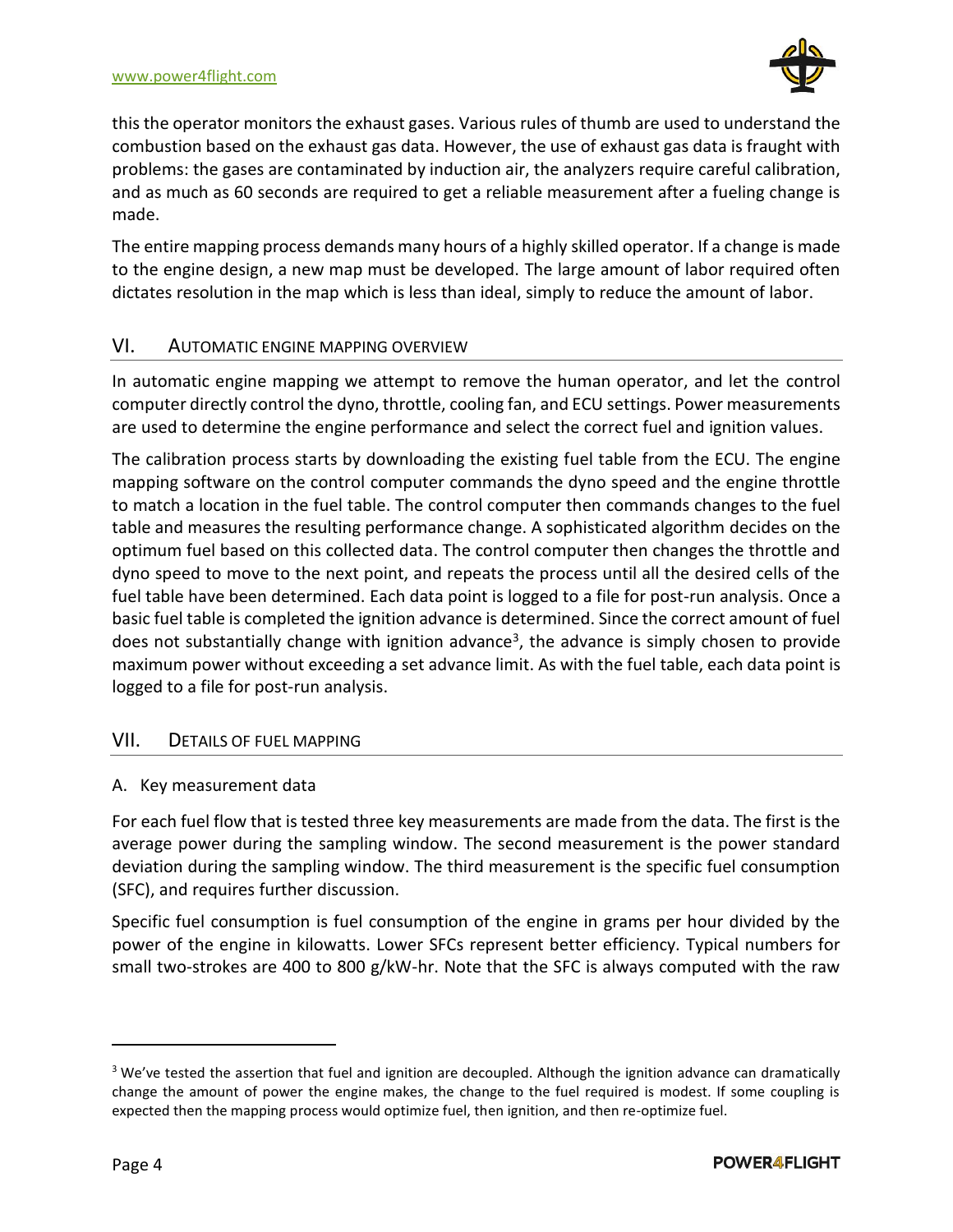

power, since the fuel injected is already adjusted for the atmospheric conditions measured by the ECU.

Computing SFC requires an accurate measurement of fuel flow, which will typically take 20 to 30 seconds of averaging<sup>4</sup>. To reduce the amount of time needed to make the SFC measurement we replace fuel flow with the number from the fuel table. At fixed operating conditions the amount of fuel injected per second is directly proportional to this number, which the control computer already knows. The resulting measurement is called *pseudo* SFC (pSFC). All data analysis for purposes of calibration are done using the pSFC to speed up the data acquisition.

# <span id="page-8-0"></span>B. Data acquisition details

For each data point the control software changes the fuel in the table, waits a settling period, then begins sampling data - recording all measurements until the sample window ends. The average power and the standard deviation of the power are computed. The settling time must account for the engine response time to the fueling change, and the time constant of the power measurement. Typical settling times are between two and five seconds; however, when going from large to small fuel flows (rich to lean) the settling time is increased to give the excess fuel that may have accumulated in the manifold and crankcase time to be consumed.

The dyno power measurement sample rate is 20 Hz. The measurement has an analog 2<sup>nd</sup> order low-pass filter at 3 Hz. The averaging window is typically two to five seconds, providing between 40 and 100 power samples. The actual settling and sampling times are parameters that the operator can configure to choose between speed and fidelity. In aggregate, a 20 point fuelsweep will typically take 100 to 200 seconds.

The engine temperatures, the pressures, cooling fan speed, and the actual fuel flow are recorded in addition to the power. The measured fuel flow is not expected to be reliable over such short sampling windows; but is recorded for the sake of completeness.

# <span id="page-8-1"></span>C. The data plot

As the data are acquired during the fuel sweep a real time plot is created which shows power on the left axis and pSFC on the right [\(Figure 2\)](#page-9-0). In addition to the raw data a smoothed and resampled version of the power and pSFC curves are plotted. The user can configure the smoothing function parameters, including the amount of smoothing and the percentage of points that are discarded as outliers. The plot also includes the power standard deviation information.

<sup>&</sup>lt;sup>4</sup> Fuel flows for these small engines are of the order of 0.1 grams per second. In order to find the optimum SFC we need to measure this to about 1% accuracy. Hence the long time needed to make a good measurement.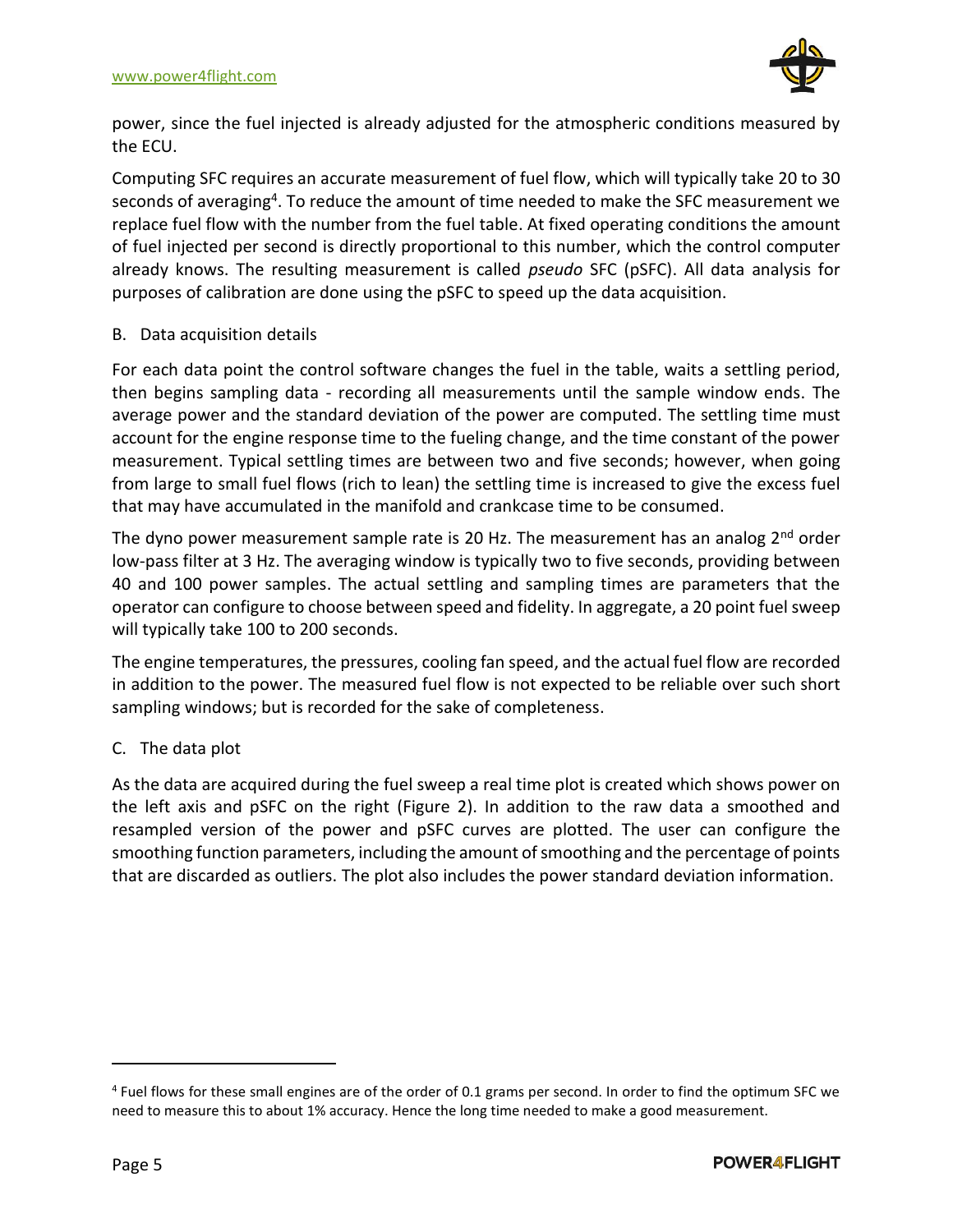

Figure 2 - fuel data plot for a DA50 at 50% throttle and RPM of 5000

<span id="page-9-0"></span>The smoother is critical to showing the trends of the performance as a function of fuel, thereby reducing the density of points that must be sampled. Since we assume the response to fuel changes should be smooth, the data smoothing also mitigates the noise in the raw data reducing the required sampling time for each data point<sup>5</sup>. Finally, the smoother provides the information needed to determine if any of the data points should be discarded and resampled. For more details about the data processing see section [IX.](#page-17-0)

<sup>&</sup>lt;sup>5</sup> If it seems like there is a lot of emphasis on sampling, it is because there is. Considering that the fuel table will typically have more than 100 operating points, each of which needs approximately 20 samples, the total time to map the engine becomes of the order of hours, and saving even 1 second per sample is important.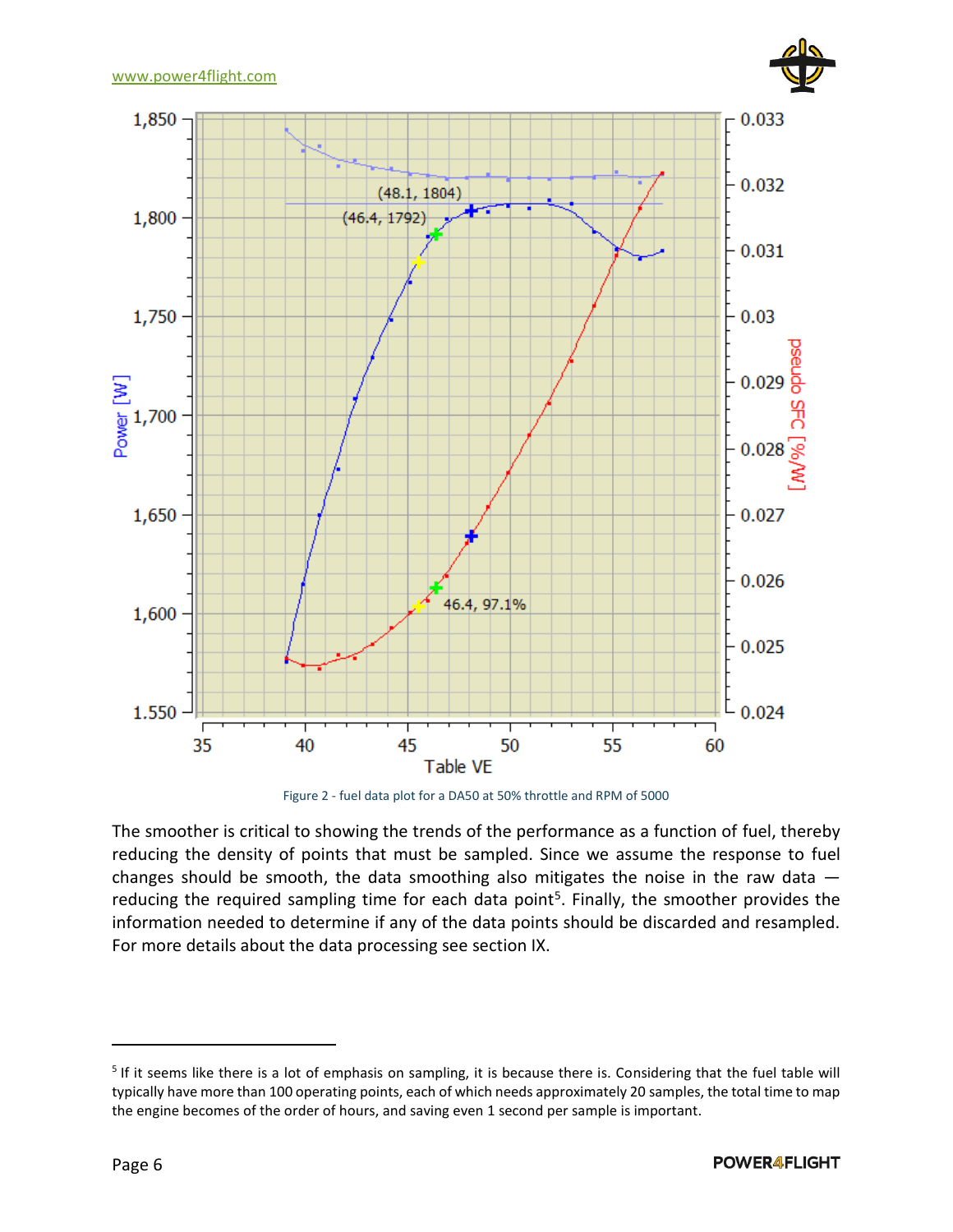

#### <span id="page-10-0"></span>D. Maximum power versus best fuel economy

The range of candidate fuel table values is bounded on the rich side by the maximum brake torque (MBT) and on the lean side by the minimum SFC. However, selecting the optimum within these bounds represents a challenge. The choice starts with a decision tree to decide if the fuel should be mapped for power (MBT) or fuel economy (SFC). [Figure 3](#page-10-1) highlights the choice between SFC and MBT in the fuel table.

|       | 1000 | 2000 | 2500 | 3000 | 3500 | 4000 | 4500 |      |      | 5000 5250 5500 5750 6000 |      |      |      | 6250 6500 | 6750 | 7000 |
|-------|------|------|------|------|------|------|------|------|------|--------------------------|------|------|------|-----------|------|------|
| 0.0   | 15.4 | 16.4 | 15.4 | 15.4 | 15.4 | 15.4 | 15.4 | 15.4 | 15.4 | 15.4                     | 15.4 | 15.4 | 15.4 | 15.4      | 15.4 | 15.4 |
| 4.7   | 16.4 | 16.4 | 15.4 | 15.4 | 15.4 | 15.4 | 15.4 | 15.4 | 15.4 | 15.4                     | 15.4 | 15.4 | 15.4 | 15.4      | 15.4 | 15.4 |
| 9.8   | 20.0 | 20.0 | 15.2 | 15.2 | 15.2 | 15.2 | 15.2 | 15.2 | 15.2 | 15.2                     | 15.2 | 15.2 | 15.2 | 15.2      | 15.2 | 15.2 |
| 14.9  | 27.4 | 27.4 | 17.7 | 18.2 | 17.1 | 16.9 | 17.1 | 17.1 | 17.1 | 17.1                     | 17.1 | 17.1 | 17.1 | 17.1      | 17.1 | 17.1 |
| 20.0  | 25.4 | 25.4 | 23.7 | 22.7 | 21.9 | 20.5 | 20.9 | 20.9 | 20.9 | 20.9                     | 20.9 | 20.9 | 20.9 | 20.9      | 20.9 | 20.9 |
| 24.9  | 30.3 | 30.3 | 30.3 | 29.5 | 25.4 | 24.2 | 23.5 | 24.7 | 24.5 | 25.5                     | 25.4 | 24.1 | 24.1 | 24.1      | 24.1 | 24.1 |
| 29.8  | 34.5 | 34.5 | 34.5 | 31.4 | 33.5 | 28.5 | 26.5 | 27.0 | 28.4 | 29.5                     | 30.1 | 30.0 | 26.2 | 27.1      | 26.3 | 26.9 |
| 34.9  | 40.6 | 40.6 | 40.6 | 36.3 | 36.4 | 32.5 | 33.0 | 32.9 | 34.2 | 34.9                     | 35.8 | 36.5 | 33.7 | 34.0      | 32.0 | 33.5 |
| 40.0  | 46.6 | 46.6 | 46.6 | 42.1 | 39.0 | 38.1 | 38.3 | 38.1 | 38.8 | 37.6                     | 40.2 | 38.9 | 36.1 | 37.5      | 37.3 | 37.2 |
| 49.8  | 53.9 | 53.9 | 53.9 | 47.4 | 47.6 | 45.8 | 46.7 | 46.4 | 47.0 | 49.1                     | 51.3 | 47.2 | 48.4 | 48.2      | 48.0 | 47.4 |
| 59.6  | 58.7 | 58.7 | 58.7 | 55.7 | 52.5 | 53.8 | 53.7 | 53.5 | 53.2 | 53.7                     | 55.1 | 56.4 | 54.8 | 56.1      | 52.9 | 54.6 |
| 80.0  | 62.5 | 62.5 | 62.5 | 59.9 | 56.8 | 59.5 | 63.2 | 65.1 | 64.7 | 63.6                     | 63.2 | 65.8 | 64.2 | 66.7      | 65.4 | 66.0 |
| 100.0 | 61.6 | 61.6 | 61.6 | 61.1 | 58.8 | 59.7 | 63.7 | 66.9 | 68.6 | 69.4                     | 65.7 | 70.3 | 68.9 | 70.3      | 69.2 | 70.1 |

Figure 3 - Example fuel table showing MBT points (dark) versus SFC points (light)

<span id="page-10-1"></span>The decision tree for choosing between MBT or SFC follows these branches:

- Idling: defined as throttle less than 20% or RPM less than 3000. MBT is selected for idle stability. Note that optimizing for SFC here would provide little real gain since fuel flows are modest.
- Wide-open Throttle (WOT): defined as throttle more than 95%. If the throttle gets near 100% we know the user wants maximum power, so MBT is used. Typically, the fuel table includes a throttle row at 80% and 100%. Most engines will reach maximum airflow around 80% throttle. Therefore, increasing the throttle from 80% to 100% effectively changes only the fuel input, smoothly moving the fueling condition from best economy to best power.
- Overrun: defined as high RPM and low throttle (or a "light" load). This case should only be encountered in transient conditions. MBT is used to maximize combustion stability. The light load line starts at 20% throttle and 4000 RPM. It extends through 40% throttle and 7000 RPM. Any condition that is a lower throttle than this line is considered light.
- Underrun: defined as low RPM and high throttle (or a "heavy" load). This case should only be encountered in transient conditions. MBT is used to give the engine the best chance to speed up when the user opens the throttle. The heavy load line starts at 20% throttle and 2000 RPM.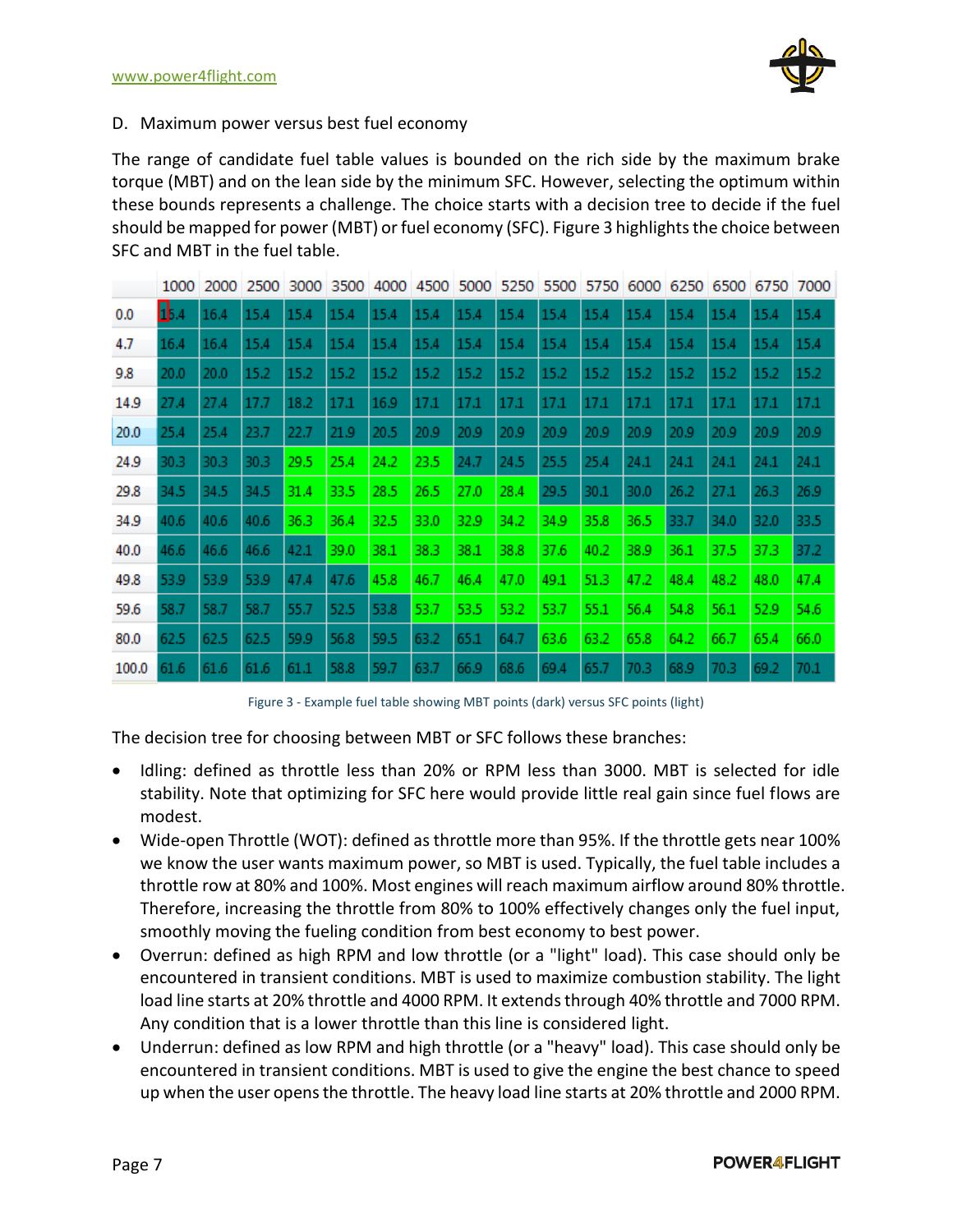

It extends through 80% throttle and 5500 RPM. Any condition that is a higher throttle than this line is considered heavy.

- All other conditions are mapped for best SFC.
- <span id="page-11-0"></span>E. Finding fuel for best SFC

Selecting the fuel table value for absolute minimum SFC is problematic. Examinin[g Figure 4](#page-11-1) shows that operation at minimum SFC can cause a dramatic loss of power and increase in power deviation. This is the lean limit where the charge is so lean it may not reliably burn. Since the real world fueling will always have some error in it due to sensor and engine variances we must leave some fuel margin to keep away from the lean limit.



Figure 4 - Annotated fuel data plot for a DA50 at 50% throttle and RPM of 4000

<span id="page-11-1"></span>The problem is to decide how lean to go. The original strategy was to find the fuel for minimum SFC and then move richer (stopping before going past MBT) until the SFC is a set amount larger than the minimum SFC (the "SFC Margin [%]" in [Figure 5\)](#page-12-2). This worked well for many points, but in some cases this strategy would select fueling values that were absurdly lean, dramatically reducing the engine power for only small gains in SFC.

A second algorithm was created by observing that most of the SFC benefit happens immediately to the lean side of the MBT point. As fuel is reduced from MBT the engine does not lose much power, so the ratio of fuel to power goes down quickly at first. Further reducing the fuel significantly impacts power and provides little SFC benefit. In [Figure 4](#page-11-1) the maximum power is at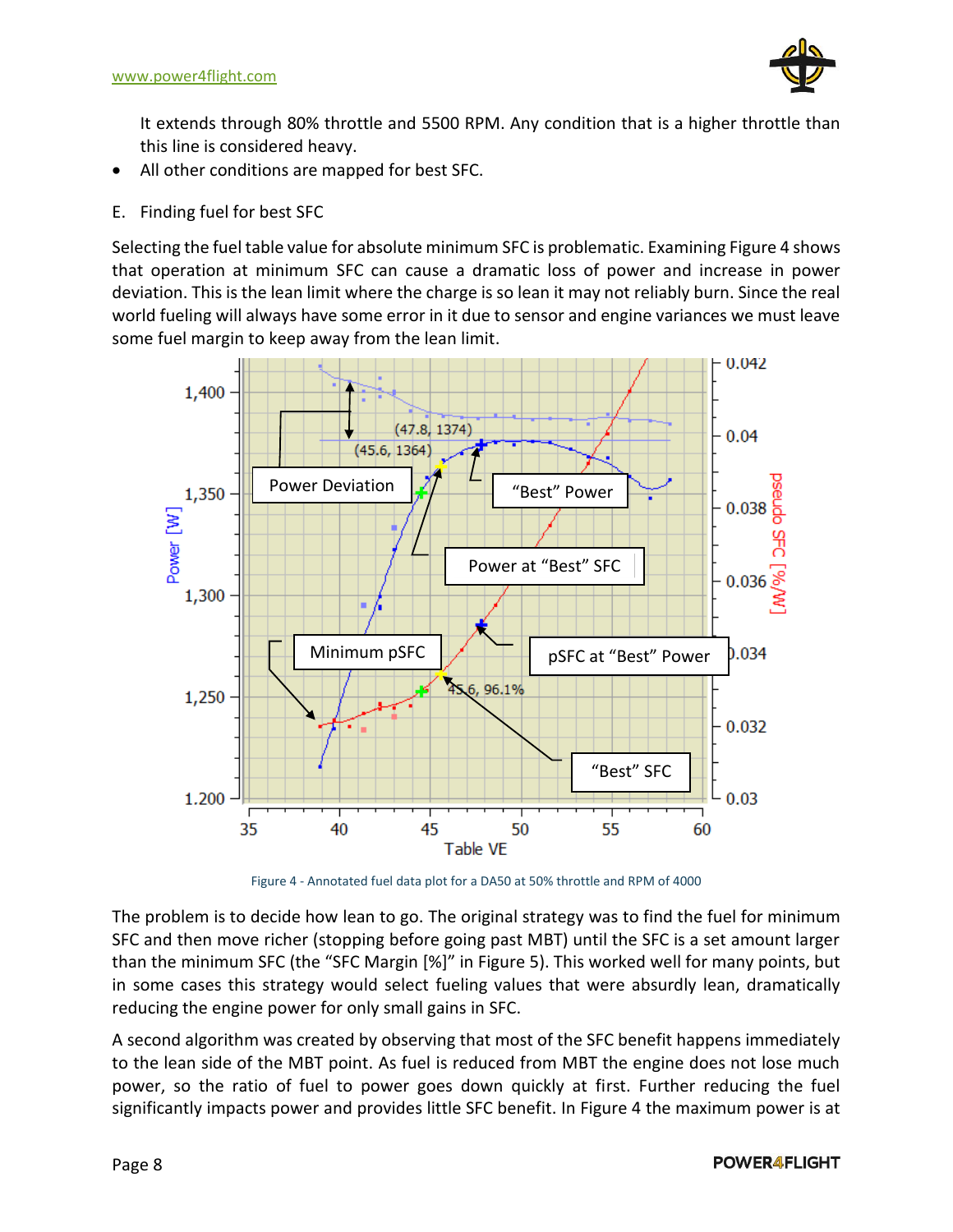

a fuel value of 50, but reducing the fuel value to 45.6 only gives up 1% of the power while saving 9% of the fuel. More SFC improvement can be had, but it requires giving up 12% of the power to reach minimum SFC.

A parameter is used to determine the amount of power that the operator is willing to trade for improvement in the SFC ("SFC Pt [%/%]" in [Figure 5\)](#page-12-2). Values between 5 and 10 work well. The algorithm moves leaner from the MBT point as long as the percentage reduction in SFC is "SFC Pt" times greater than the percentage loss of power. This point is marked by the green crosses in [Figure 4.](#page-11-1)

Propeller testing<sup>6</sup> on the DA50 revealed that the SFC Pt method sometimes resulted in unstable engine speed due to operating too lean. Interestingly the dynamometer data reveal this instability in the standard deviation of the power measurement. Accordingly, a third algorithm which tests the power deviation data was incorporated. The power deviation of the selected point cannot be more than a chosen percentage greater than the power deviation at the maximum power point. The percentage is a user configurable parameter ("Dev Margin [%]" in [Figure 5\)](#page-12-2). The fuel value for the map is selected from the largest fuel value of the three methods. In [Figure 4](#page-11-1) it is the power deviation method (marked with a yellow cross) which determines the chosen fuel value.

| VE rich[%]       | 10.0 |
|------------------|------|
| Power Drop [%]   | 0.5  |
| VE lean[%]       | 8.0  |
| Power Drop [%]   | 4.0  |
| VE div[%]        | 2.0  |
| Min Settling [s] | 2.0  |
| Sampling [s]     | 5.0  |
|                  |      |
| Analysis         |      |
| order            | 4    |
| Smooth [%]       | 30   |
| Discard [%]      | 20   |
| LBT Pt: [%/%]    | 40.0 |
| SFC Pt: [%/%]    | 10.0 |
| Dev Margin [%]   | 15.0 |

<span id="page-12-2"></span>Figure 5 - parameters for fuel sweep

# <span id="page-12-0"></span>F. Fuel for best power

Initially the best power point was simply chosen as the maximum power point from the power curve. However, in many cases the power versus fuel curve is quite flat at the maximum power point, making the fuel selection ambiguous. To make the correct fuel choice the "SFC Pt" method is used again to determine the lean best torque (LBT) point. The only difference between the SFC and LBT selection is the value of the factor used. The LBT point is typically set to a large number, such as 40. In [Figure 4](#page-11-1) the MBT is at a fuel value of approximately 50, but the LBT point (marked with a blue cross) is at a fuel value of 47.8. The LBT point only gives up 0.1% of the MBT power.

# <span id="page-12-1"></span>G. Fuel search strategy

The only a-priori knowledge about the fuel is the current value in the table. The search strategy needs to find the optimum point even if the starting fuel value is very wrong. It also needs to minimize the number of points it samples in order to reduce the time needed to map. Each time the fuel is changed it is moved past the most lean or most rich fuel value by a percentage of the

 $6$  Propeller testing is used to verify correct operation after the dyno testing is complete. The dyno has so much inertia that stability problems are not as obvious. The lower inertia of the propeller makes such problems very evident.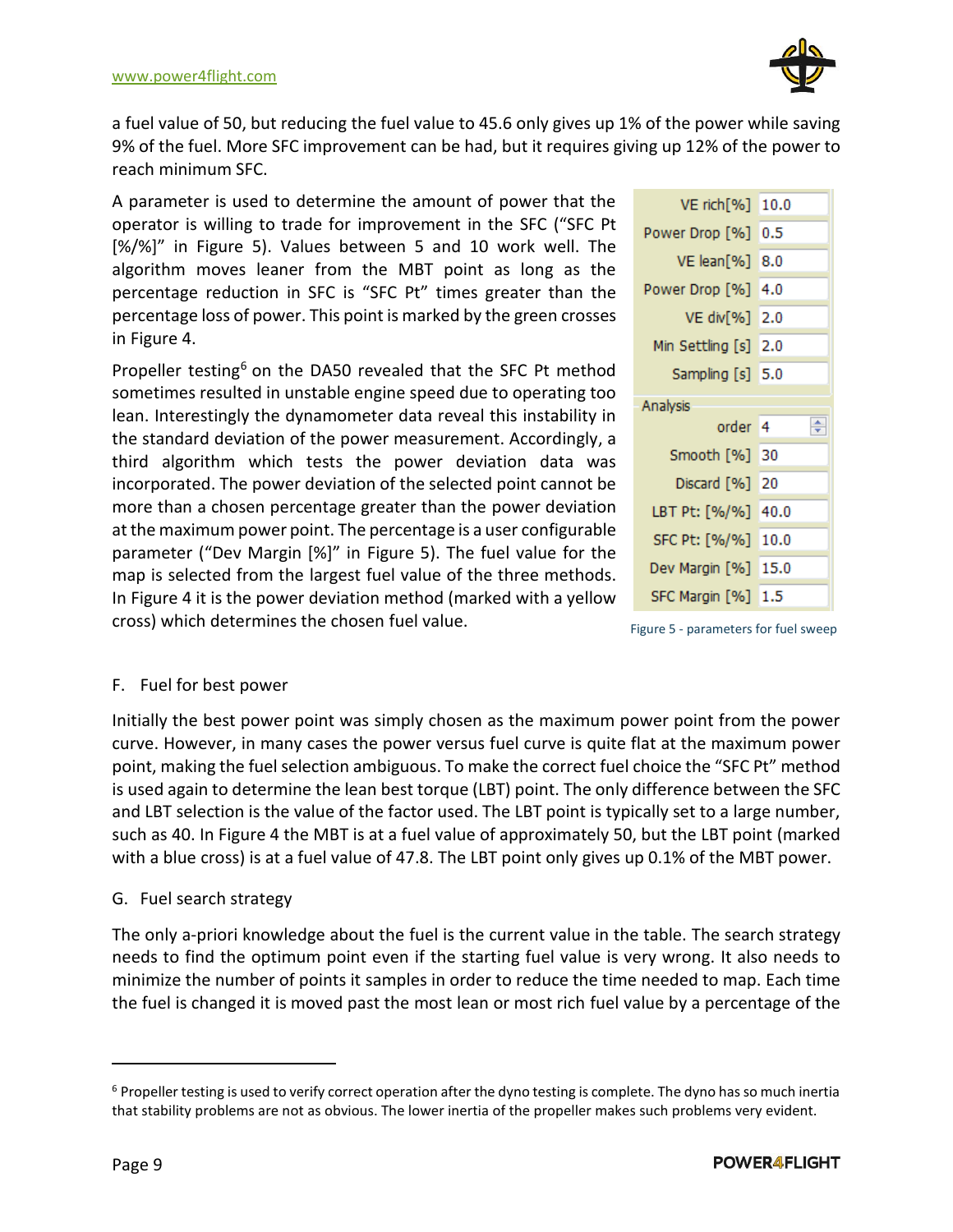

adjacent point (VE div[%] i[n Figure 5\)](#page-12-2). The search is complete when the rich and lean termination conditions have been met, and all outliers have been retested.

The rich termination has two criteria. First, the richest fuel value in the data must be richer than the LBT point by a percentage "VE rich [%]" (10% in [Figure 5\)](#page-12-2). Second, the power of the richest fuel point must be less than the LBT power by a percentage "Power Drop [%]" (0.5% in [Figure 5\)](#page-12-2), or 15 Watts, whichever is bigger<sup>7</sup>.



Figure 6 - Annotated fuel data plot for a DA50 at 50% throttle and RPM of 4000, showing rich and lean termination

Similarly, the lean termination also has two criteria. First, the leanest fuel value in the data must be leaner than the SFC point by a percentage "VE lean [%]" (8% in [Figure 5\)](#page-12-2) and second, the power of the leanest fuel point must be less than the LBT power by "Power Drop [%]" (4% in [Figure 5\)](#page-12-2), or 15 Watts, whichever is bigger. [Figure 5](#page-12-2) shows all the parameters that determine when the lean and rich termination conditions have been met.

The lean termination must handle the case where the engine power is negative, and therefore the SFC cannot be computed. In that case, the lean termination becomes a mirror of the rich termination: the fuel value must go lean of the LBT point by "VE Rich [%]", and the power must be less than the power of the LBT point by the rich power drop, or 15 Watts, whichever is bigger.

<sup>&</sup>lt;sup>7</sup> Some of the operating points may have very small or negative powers, hence the "or 15 Watts" part of this test.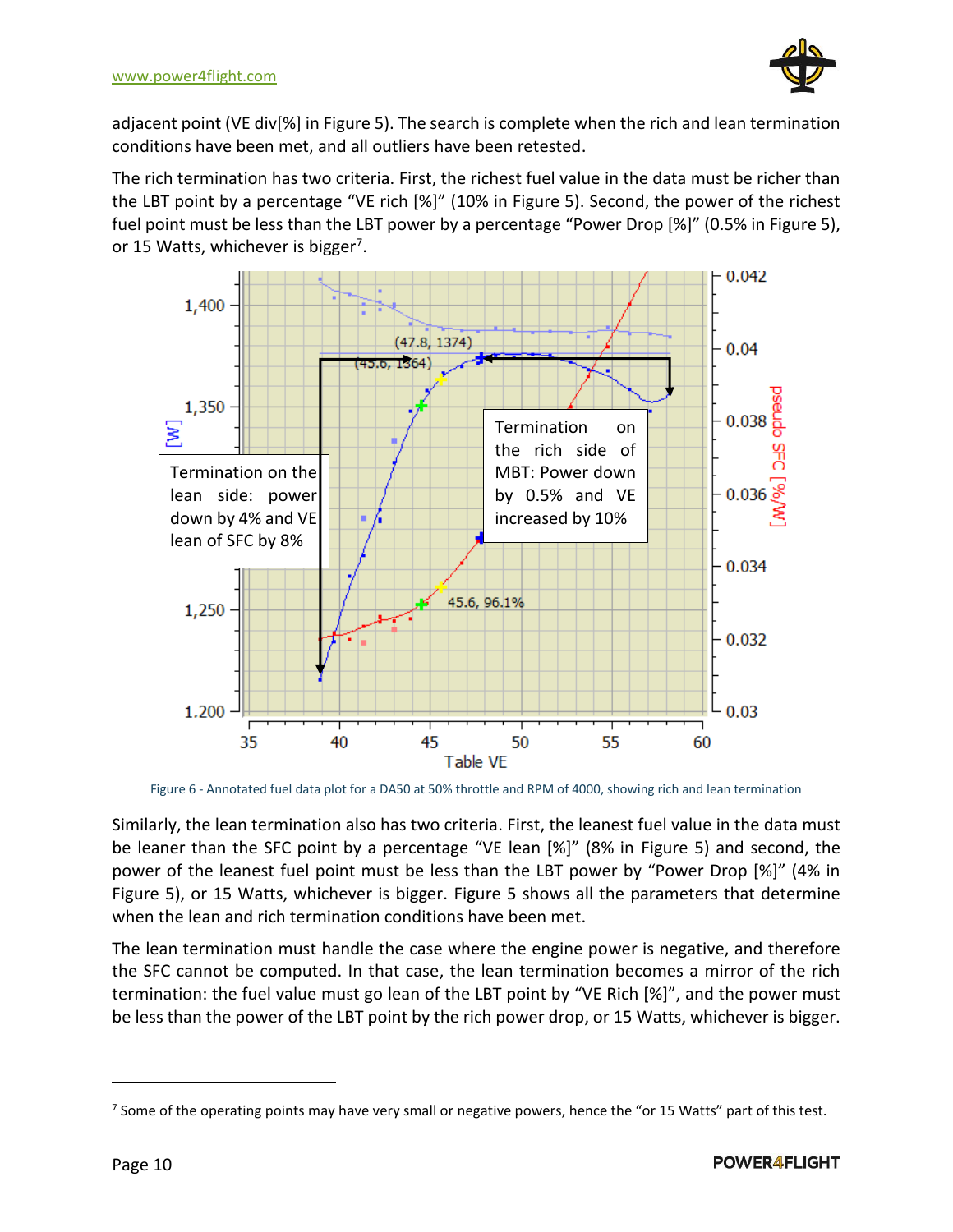

If neither termination criteria have been met the next fuel value to sample is selected based upon two competing goals:

- Keep the LBT point centered in the data. If the LBT is at the rich end of the data: go richer. If the LBT is at the lean end of the data: go leaner. This rule helps rapidly find the correct point, even if the initial starting point has a large error.
- Minimize the number of times the fuel switches from rich to lean. Each time this happens extra settling time is needed to allow the engine to consume the excess fuel that will have wetted the manifold and crankcase.

To balance these competing goals the algorithm switches from extending the lean or rich side if the LBT point is more than ¾ of the way toward the other side.

If one side is terminated the fuel value is extended on the other side. Note that as data are added to one side it is possible that the other side's termination condition could change as a result of the curve fit to the new data. Therefore, both the rich and lean terminations are reevaluated after each data point.

If both the lean and rich terminations are satisfied, the fuel search switches to outliers. Any data points that were discarded by the curve fitting are retested, up to 4 times, in order to get a point which is not discarded by the fit. As before each new sample point will cause a reevaluation of the rich and lean termination condition. Once the outliers have all be retested the data sampling is complete and the fuel value is selected. For more details about outlier selection see section [IX.B.](#page-17-2)

Table 1 - Fuel search for a DA50 at 50% throttle at 5500 RPM

| T[S]  | <b>FUEL</b> | POWER[W] | <b>COMMENTS</b>         |
|-------|-------------|----------|-------------------------|
| 0.0   | 54.8        | 1979.6   | <b>Starting Point</b>   |
| 9.4   | 53.7        | 1983.3   | First test is leaner    |
| 17.8  | 55.9        | 1983.3   | Richer                  |
| 28.1  | 52.6        | 1995.6   | Leaner                  |
| 37.6  | 51.6        | 1991.9   | Leaner                  |
| 46.2  | 50.5        | 1994.4   | Leaner                  |
| 55.2  | 49.5        | 1993.1   | Leaner                  |
| 64.1  | 48.5        | 1980.6   | Leaner                  |
| 73.6  | 47.6        | 1975.8   | Leaner                  |
| 83.3  | 46.6        | 1939.5   | Leaner                  |
| 92.2  | 45.7        | 1930.3   | Leaner                  |
| 101.3 | 44.8        | 1898.0   | Leaner                  |
| 110.2 | 43.9        | 1877.4   | Leaner                  |
| 119.2 | 43.0        | 1833.3   | Leaner                  |
| 128.2 | 42.1        | 1816.6   | Leaner                  |
| 137.3 | 41.3        | 1796.1   | Lean termination        |
| 145.8 | 57.0        | 1975.1   | Richer                  |
| 154.9 | 58.2        | 1971.0   | <b>Rich termination</b> |
| 168.0 | 46.6        | 1959.2   | Re-test of outlier      |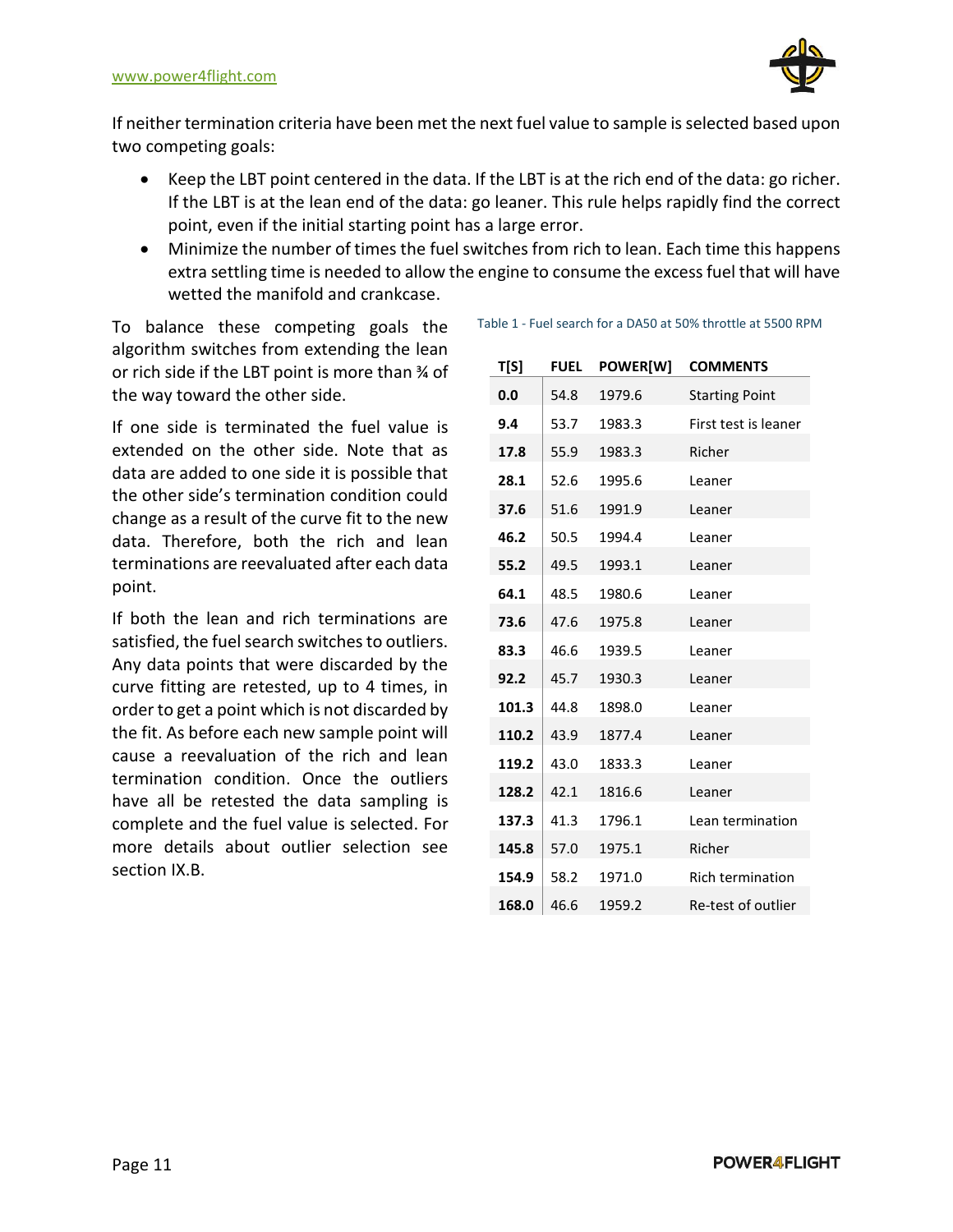

#### <span id="page-15-0"></span>VIII. DETAILS OF IGNITION ADVANCE MAPPING

#### <span id="page-15-1"></span>A. Ignition advance search strategy

The algorithm sweeps the ignition advance from a minimum to a maximum. The minimum advance, maximum advance, and granularity of the advance changes are parameters that are input into the mapping algorithm [\(Figure 7\)](#page-15-3).

Power responds dramatically and quickly to changes in ignition advance, making it easy to determine when the ignition sweep has terminated. There is potential for the engine to knock under too much advance, so it is important to stop advancing the ignition as soon as the sweep has reached the termination criteria. The ignition sweep is terminated when the maximum advance is reached, when the most advanced point is 5 degrees more advanced than the MBT point, or when the power has been reduced according to the "Power Drop [%]"



Figure 7 - Ignition parameters

#### <span id="page-15-3"></span><span id="page-15-2"></span>B. Ignition selection for best power

Similar to the selection of fuel for best power (section [VII.F\)](#page-12-0), selecting ignition advance for best power involves a tradeoff. Too much ignition advance can lead to knock, but retarding the ignition leads to loss of power and economy. To make the correct tradeoff the ignition is retarded from the maximum power point as long as the loss in power (as a percentage of the max power) is less than the loss in advance (as a percentage of the advance for max power) multiplied by a factor ("Best Pt" in [Figure 7\)](#page-15-3)[. Figure 8](#page-16-1) shows the result of this algorithm; maximum power occurs at an advance of 31<sup>o</sup>, but the algorithm sacrifices 0.1% of the power to choose an ignition advance of 29.5⁰.

There is a caveat to using the dynamometer to determine ignition advance. While on the dynamometer the engine speed is very steady, both because of the inertia of the dyno and because of the dyno's speed controller. However, when the engine is connected to a propeller the speed will vary substantially through the cycle, accelerating during the power stroke and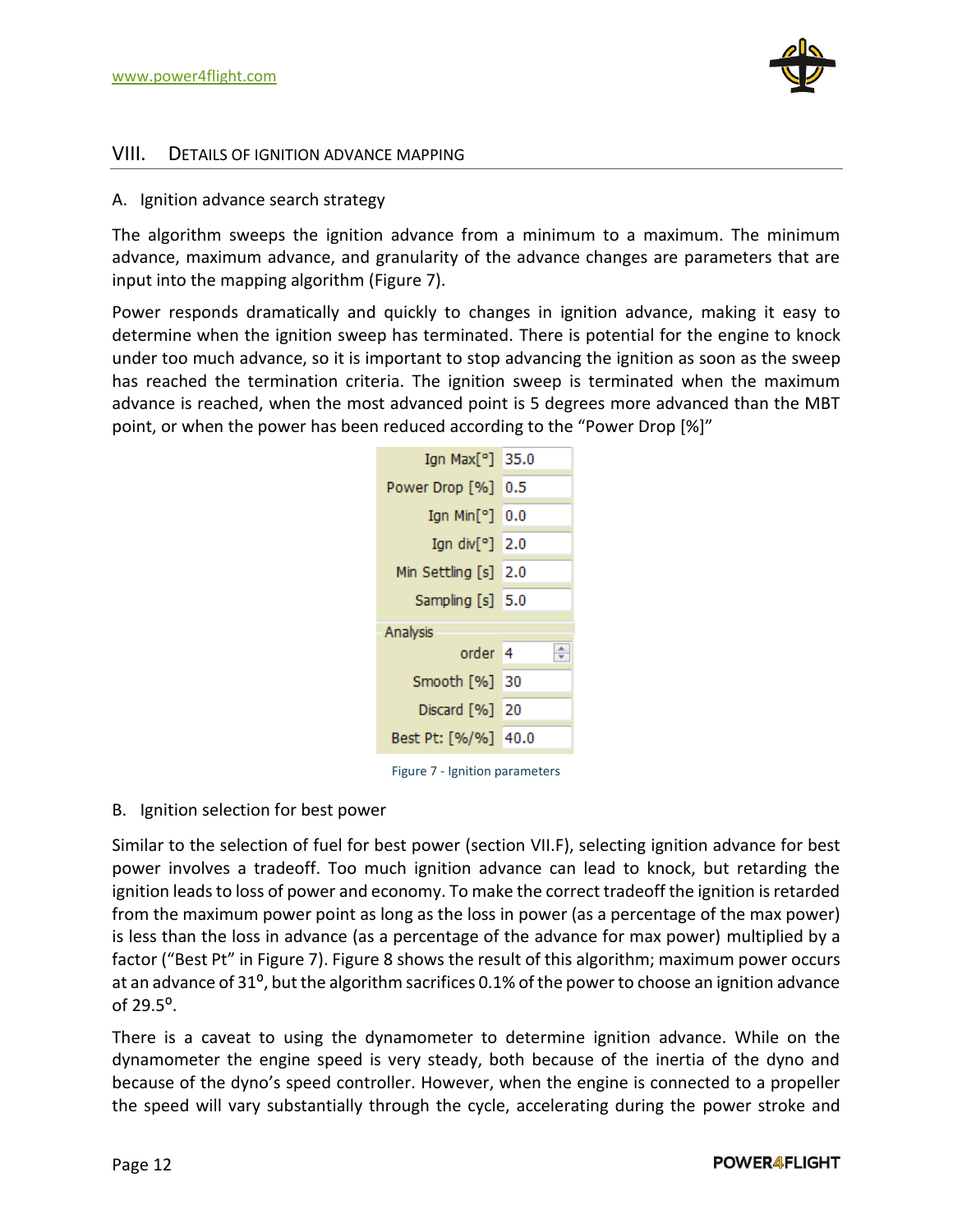

decelerating once the exhaust port has opened. The speed will be slowest just before the next spark event. Since the ECU assumes the engine speed is constant between crank signals the amount of time delay implied by the ignition advance will be too small if the engine is slowing down. As a result, the correct ignition advance is greater on the dyno than on the propeller. This effect is most pronounced at slow engine speeds, and when the ignition event is a large distance away (in terms of crank angle) from the crank sensor.

In the future an automatic post-dyno calibration process that utilizes a propeller in place of the dyno will be implemented to account for this effect. For now, the operator simply selects conservative ignition mapping settings.





<span id="page-16-1"></span><span id="page-16-0"></span>C. Ignition selection for drivability

In most cases the ignition advance is selected for best power. However, at low throttles and engine speeds the goal is not best power or efficiency, but smooth and consistent idling. At low throttles changes to the air flow become very sensitive to throttle position. Reducing the advance causes the engine to idle at higher throttles, which makes the idling less sensitive to throttle positioning errors. In addition, the engine can be made somewhat stall resistant by careful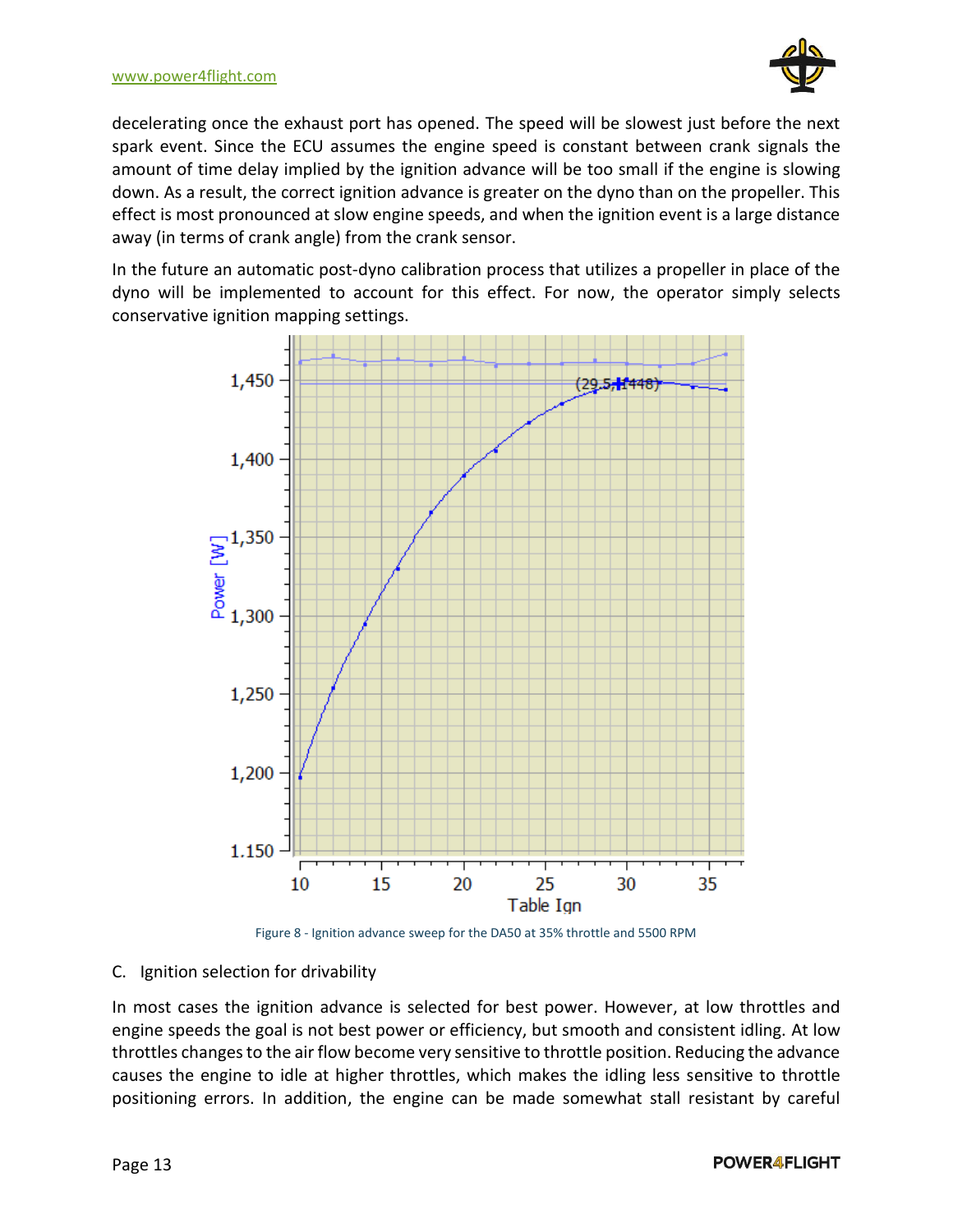

selection of the advance. For example, if the engine should idle at 2000 RPM, then the advance can be retarded (even made negative) in that column of the ignition table. The 1000 RPM column would then have more advance. If the idling engine stumbles below 2000 RPM, the increased advance would increase the power output and restore the idling speed.

Since intra-cycle speed variation renders the dynamometer based advanced setting incorrect at low speed, and since the goal of the advance setting at low speed is not best power, there is little value in using automatic ignition mapping below 4000 RPM. Instead the software provides a option which can be used to populate the ignition table with default values; including values that implement the stall resistant behavior.

# <span id="page-17-0"></span>IX. DATA SMOOTHING AND OUTLIERS

# <span id="page-17-1"></span>A. Curve fitting

The quality of data measurements is not good enough to use directly. Experimentation indicates that a third or higher order polynomial least squares regression captures the shape of the data adequately. However, a better fitting option uses a series of local polynomials whose fit is weighted to be strongest near the local data point  $-$  a weighted least squares regression. The weighting can go from 0% (no smoothing) to 100% (maximum smoothing). At 100% weighting the local fits are equivalent to a single regression applied to all the data points (Figure 9A). The smoothing percentage is user configurable, and is typically between 30% and 60% (Figure 9B). This approach allows customizability and has been found to effectively capture the data.

# <span id="page-17-2"></span>B. Outliers

Occasionally a "bad" data sample will occur. In order to keep these outlier data from contaminating the smooth curve an algorithm is run that discards points. The algorithm starts by computing a fit using all points, and then computes the coefficient of determination ( $r^2$ ) of the fit. The algorithm then tries removing every possible point to find the one whose removal improves  $r^2$  the most. If the ratio of the new  $r^2$  to the old  $r^2$  is greater than 1.001 the point is discarded, and the algorithm repeats to find the next point to discard. The user provides a parameter that indicates what percentage of points could be discarded, typically 10% to 20% (Figure 9C). The algorithm runs until the allotted number of points have been discarded, or the r<sup>2</sup> improvement falls below the threshold.

Originally the outlier detection was done by looking at the residual of individual points, and discarding the point with the highest residual. Although much simpler computationally, this method is not as robust as the  $r<sup>2</sup>$  method, and was ultimately abandoned as too liable to discard the wrong points.

# <span id="page-17-3"></span>C. Increasing point density

Once the data have been smoothed and outliers discarded a high-density resampled curve is created. The resampled curve is created by exactly fitting a series of local quadratics and using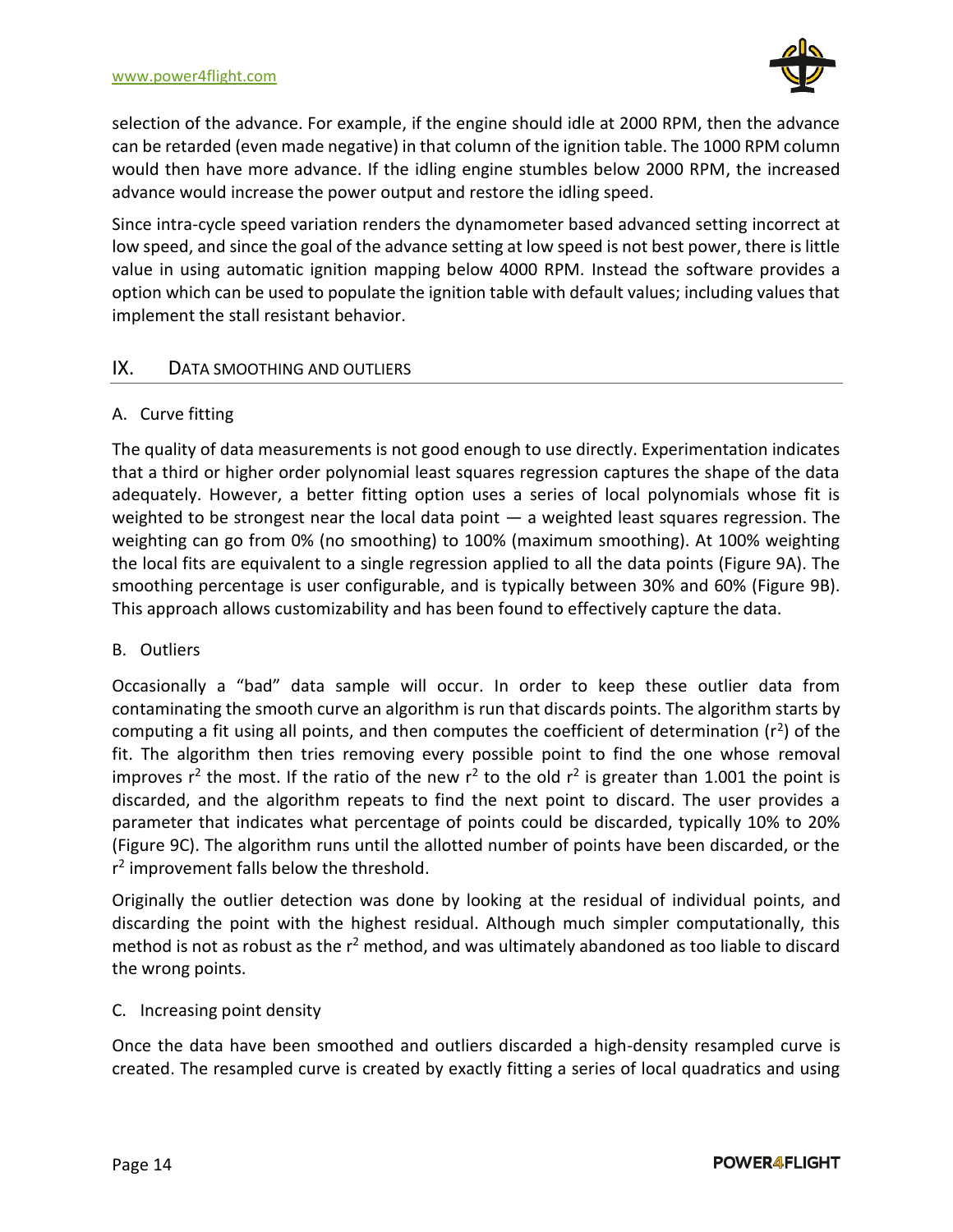

these to compute the data at intervals of 0.1 (fuel or ignition advance). This resampled curve is then used to find the best SFC or LBT point.



Figure 9 - Fuel data plot for a Zenoah 32 at 90% throttle and 4000 RPM. A) 100% smoothing third order regression with no discarding. B) 40% smoothing third order regression with no discarding. C) 40% smoothing with up to 10% of points discarded.

# <span id="page-18-0"></span>X. LOGGED DATA REPROCESSING

One of the most useful results of the automatic mapping process is the log of recorded data. This log reveals how the engine performance will change with varying fuel or ignition. The software is capable of reading this log of data and reprocessing it with different parameters. This makes it possible to test the engine in application and make adjustments to the entire ECU map in seconds. Ultimately, the initial map that is determined on the dyno is not as important as the log of data that enables rapid regeneration of the map.

After the DA50 was auto calibrated on the dyno it was tested on the propeller. Although it ran acceptably well there was some speed variation. A single change was made to the deviation margin and a new map generated within seconds, one that favored lower power deviation and largely resolved the speed variations on the propeller. It is not reasonable to expect that *no* human intervention will be needed to develop the optimum map, but by using the logged data from the auto calibration the amount of time needed to iterate on an engine map can be changed from hours to minutes.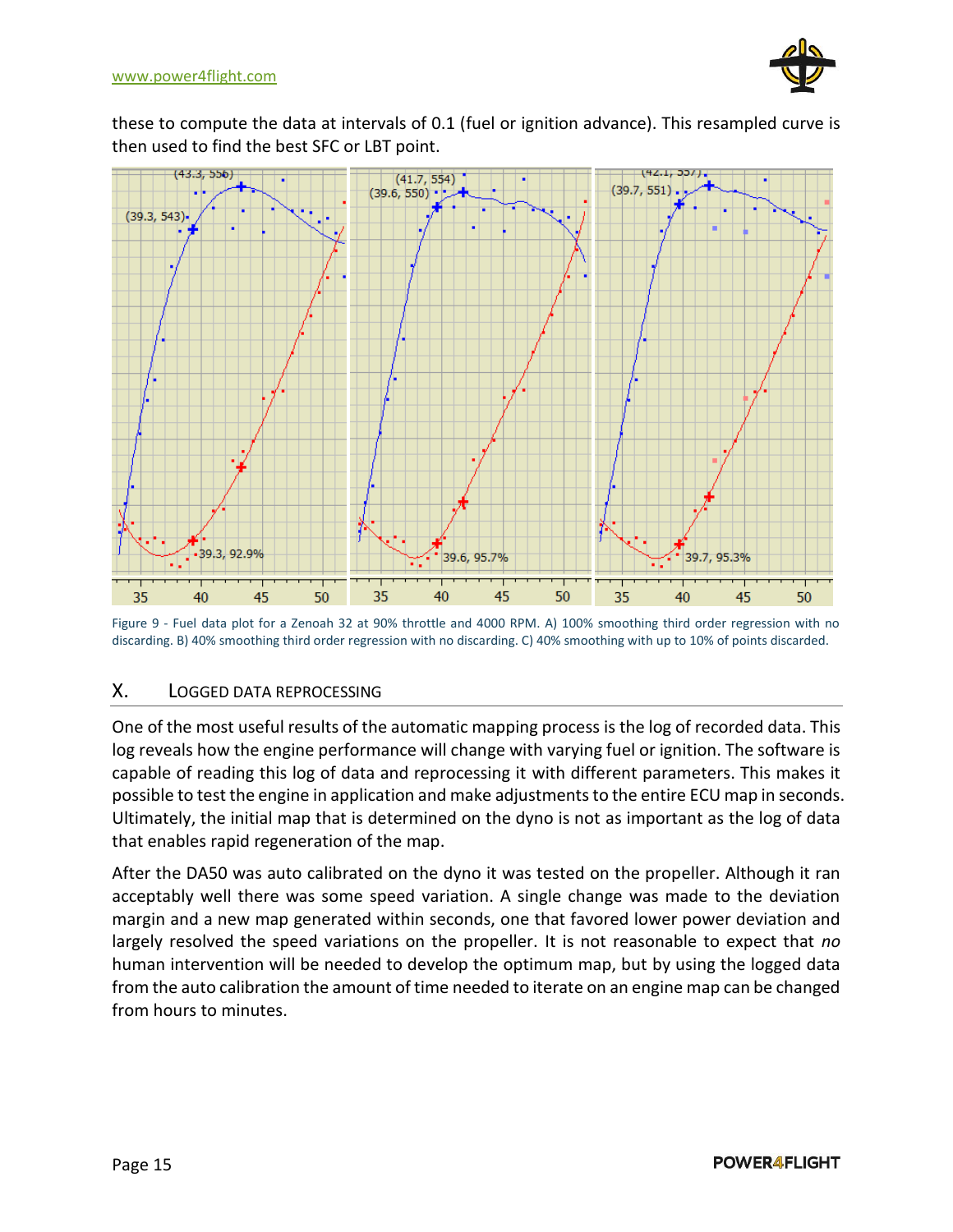

# <span id="page-19-0"></span>A. Log data fields

The list of data fields that are logged is given in [Table 2.](#page-19-1) There are multiple sources of data, and the data rate of the sources may vary. The logged values are the average of all the data received during the sampling time window with the exception of: time, date, J1349 inputs (see section [XI.B](#page-21-0) for details), power deviation, and power slope.

<span id="page-19-1"></span>

| <b>FIELD</b>         | <b>UNITS</b> | <b>SOURCE</b>  | <b>NOTES</b>                                                                                       |
|----------------------|--------------|----------------|----------------------------------------------------------------------------------------------------|
| <b>TIME</b>          | S            | PC             | Time in seconds since the application started                                                      |
| <b>THROTTLE</b>      | %            | ECU            | Throttle position                                                                                  |
| <b>RPM</b>           |              | ECU            | Engine speed in revolutions per minute                                                             |
| <b>VE</b>            | %            | ECU            | Fuel value used by the ECU when these data were<br>recorded                                        |
| <b>POWER</b>         | W            | Dyno           | Power from the dynamometer torque sensor                                                           |
| J1349 PRESSURE       | kPa          | Operator       | Atmospheric pressure input by the operator                                                         |
| <b>J1349 TEMP</b>    | °C           | Operator       | Atmospheric temperature input by the operator                                                      |
| J1349 HUMIDITY       | %            | Operator       | Atmospheric relative humidity input by the operator                                                |
| J1349 MECH EFF       | %            | Operator       | Mechanical efficiency estimate input by the operator                                               |
| <b>CHARGE TEMP</b>   | °C           | <b>ECU</b>     | Charge temperature estimate, a blend of MAT and<br>CHT, used by the ECU to estimate charge density |
| <b>FUEL FLOW</b>     | g/hr         | Fuel pump      | Fuel flow from the metering fuel pump                                                              |
| <b>INJECTOR DUTY</b> | %            | ECU            | Injector duty cycle                                                                                |
| <b>FAN SPEED</b>     | Hz           | Cooling<br>Fan | Frequency of the cooling fan AC induction motor                                                    |
| <b>CHT</b>           | °C           | ECU            | Cylinder head temperature                                                                          |
| <b>MAT</b>           | °C           | ECU            | Manifold air temperature                                                                           |
| <b>BARO</b>          | kPa          | ECU            | Barometric pressure                                                                                |
| <b>MAP</b>           | kPa          | ECU            | Manifold air pressure                                                                              |
| <b>FUEL PRESSURE</b> | kPa          | <b>ECU</b>     |                                                                                                    |
| <b>IGN ANGLE</b>     | o            | ECU            | Ignition advance angle used by the ECU when these<br>data were recorded                            |
| <b>DATE AND TIME</b> |              | PC             | The date and time at which this data were recorded                                                 |
|                      |              |                |                                                                                                    |

Table 2 - The list of data fields that are logged.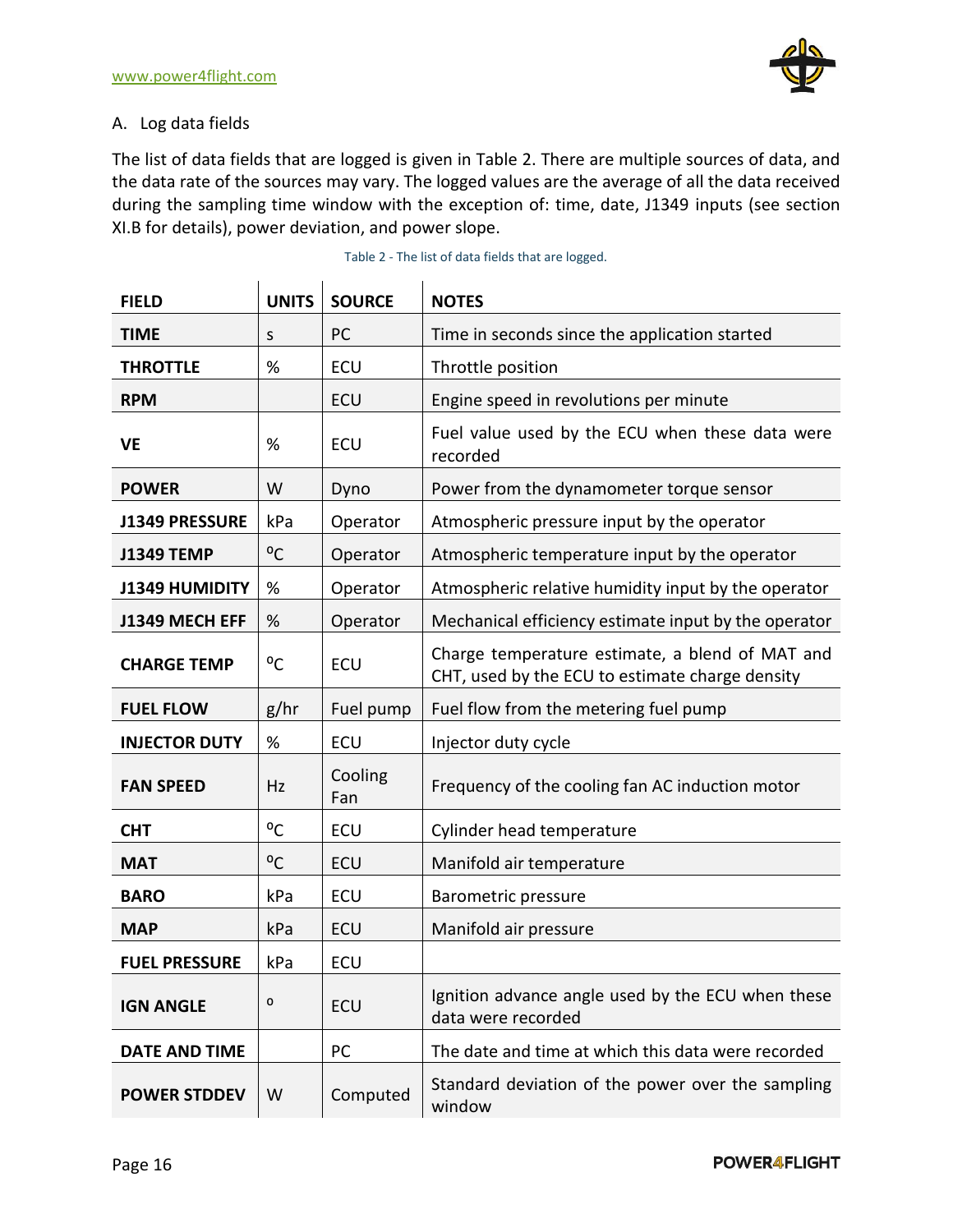

| <b>POWER SLOPE</b> |  | W/s   Computed | First order regression slope of the power over the<br>sampling window |
|--------------------|--|----------------|-----------------------------------------------------------------------|
|--------------------|--|----------------|-----------------------------------------------------------------------|

# <span id="page-20-0"></span>XI. PERFORMANCE REPORT GENERATION

Once the fuel and ignition maps are determined, a performance report for the engine is created from the log of recorded data. For every combination of throttle and RPM two sets of data exists: one set gives the engine performance as a function of fuel value, at a fixed ignition; and the other set gives the engine performance as a function of ignition, at a fixed fuel. However, the performance report is complicated by the ability to reprocess the data; which may yield a map in which the combined fuel and ignition setting was never actually tested.

To be specific, consider [Figure 8,](#page-16-1) which gives the DA50 power as a function of ignition advance at 35% throttle and 5500 RPM. When the fuel data were taken the optimum ignition settings were not known, so the fuel data log for this condition was taken with an ignition advance of 22<sup>o</sup>. After the fuel data were taken the ignition advance was tested, and (from the ignition data log) the fuel value was 35.6 at that time. The final map for the engine was computed by reprocessing the data logs with adjusted settings; which resulted in a fuel value of 34.9 and an ignition advance of 29.5⁰. Because the engine was never tested with both those settings the data logs cannot directly tell us the actual engine performance.

#### <span id="page-20-1"></span>A. Raw Power

The raw power is initially taken from the ignition data log, by looking up the power at the ignition setting that is in the ECU map (1448 Watts in the example). However, the fuel value in the map may not be the same as what was used when the ignition data log was recorded. In the example the fuel value changed from 34.9 (when the ignition was tested) to 35.6 (when the map was finalized). To correct for this the fuel data log is used to compute the ratio of power from the ignition-data-log-fuel to the map-fuel. This ratio is applied to the power from the ignition data log to compute the raw power for the performance report. In the case of the example the raw power for the performance report is  $1447.1*(1399.6/1402.3) = 1444$  Watts.

[Table 3](#page-20-2) gives the raw power performance report for the DA50. Notice the negative power at low speeds and throttles. In actuality, the DA50 will idle at 2000 RPM at a throttle of 8%, so the shaft power cannot be negative. This error comes from the ignition timing discrepancy caused by moving from the dynamometer to the propeller (see section [VIII.B](#page-15-2) for more details). The retarded ignition of the real map causes the power lookup at these low speeds and throttles to return a power which is too small.

<span id="page-20-2"></span>

|           | 2000  | 2500  | 3000                | 3500 |     |     |  | 4000   4500   5000   5500   6000   6500   7000 |  |
|-----------|-------|-------|---------------------|------|-----|-----|--|------------------------------------------------|--|
|           | $-47$ | $-52$ |                     |      |     |     |  |                                                |  |
| 10        | -74   | $-28$ |                     |      |     |     |  |                                                |  |
| <b>15</b> | 68    | 100   | $\vert$ 146 $\vert$ | 162  | 121 | 142 |  |                                                |  |

| Table 3 - DA50 Raw power [W] performance report |  |  |  |
|-------------------------------------------------|--|--|--|
|-------------------------------------------------|--|--|--|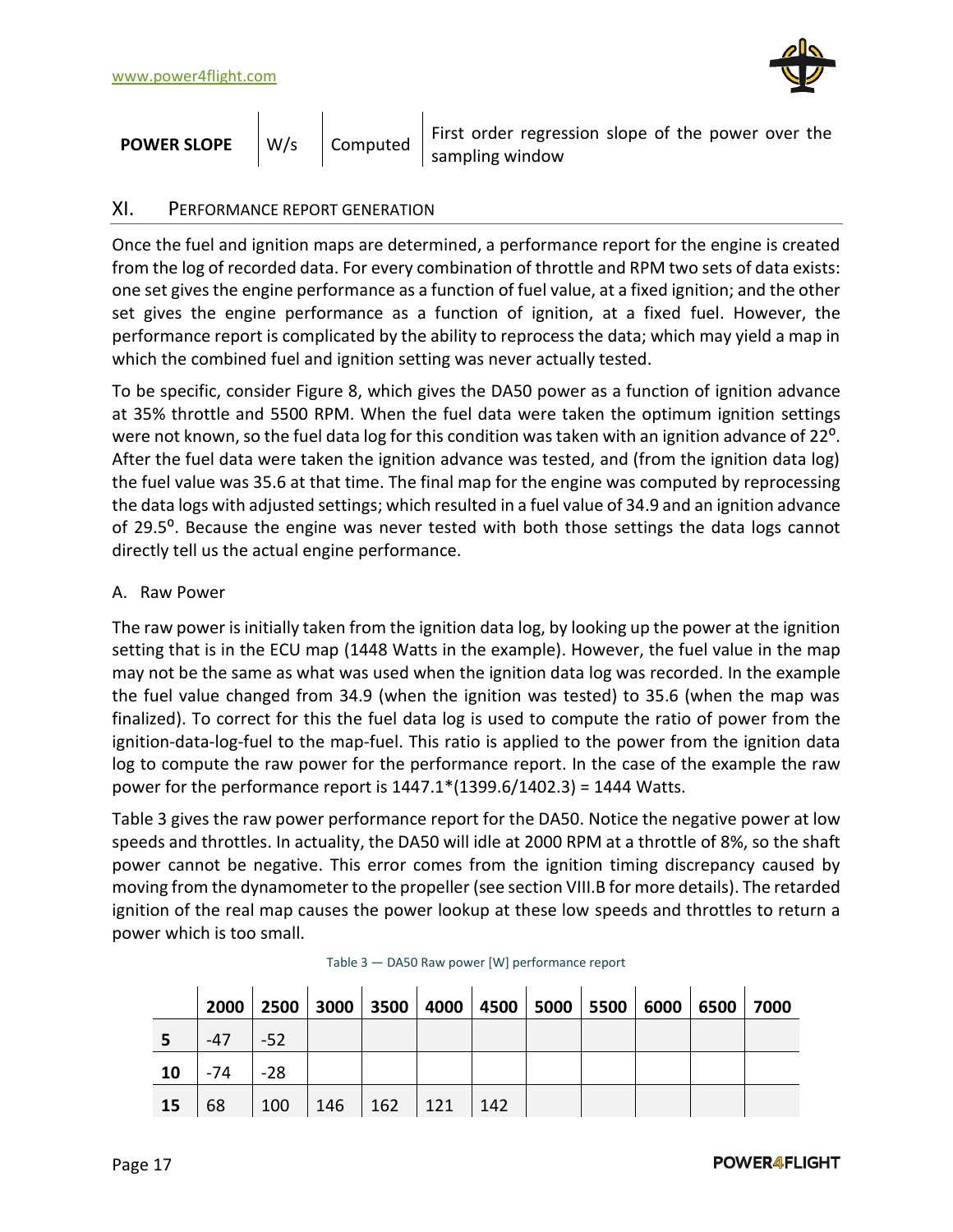

| 20  | 323 | 262 | 325  | 342  | 346  | 348  |      |      |      |      |      |
|-----|-----|-----|------|------|------|------|------|------|------|------|------|
| 25  |     | 468 | 519  | 565  | 563  | 561  | 641  | 684  | 780  |      |      |
| 30  |     | 599 | 674  | 770  | 833  | 883  | 1007 | 1119 | 1187 | 1149 | 1227 |
| 35  |     | 695 | 775  | 937  | 1013 | 1157 | 1310 | 1444 | 1559 | 1530 | 1617 |
| 40  |     | 755 | 872  | 1035 | 1170 | 1360 | 1540 | 1661 | 1863 | 1875 | 1959 |
| 50  |     | 834 | 978  | 1185 | 1415 | 1625 | 1836 | 2045 | 2245 | 2406 | 2451 |
| 60  |     | 870 | 1038 | 1262 | 1480 | 1750 | 1990 | 2269 | 2492 | 2649 | 2720 |
| 80  |     | 893 | 1068 | 1316 | 1579 | 1871 | 2148 | 2414 | 2671 | 2857 | 3014 |
| 100 |     | 898 | 1073 | 1324 | 1592 | 1889 | 2155 | 2437 | 2690 | 2871 | 3040 |

#### <span id="page-21-0"></span>B. Corrected Power

Since the power output of the engine depends on the mass air consumption, which depends on the local atmospheric conditions, the raw power is corrected to compute the power expected on a reference day. The **SAE J1349 automotive standard** is used for power correction. The correction accounts for pressure, temperature, and humidity. In order to apply this correction, the pressure, temperature, and humidity of the induction air must be part of the data log.

|     | 2000 | 2500  | 3000 | 3500 | 4000 | 4500 | 5000 | 5500 | 6000 | 6500 | 7000 |
|-----|------|-------|------|------|------|------|------|------|------|------|------|
| 5   | -47  | $-52$ |      |      |      |      |      |      |      |      |      |
| 10  | -74  | $-28$ |      |      |      |      |      |      |      |      |      |
| 15  | 64   | 95    | 138  | 153  | 114  | 134  |      |      |      |      |      |
| 20  | 304  | 247   | 306  | 322  | 326  | 328  |      |      |      |      |      |
| 25  |      | 441   | 488  | 532  | 530  | 528  | 604  | 644  | 734  |      |      |
| 30  |      | 564   | 635  | 725  | 784  | 832  | 948  | 1054 | 1118 | 1082 | 1155 |
| 35  |      | 654   | 730  | 883  | 954  | 1090 | 1234 | 1360 | 1468 | 1441 | 1522 |
| 40  |      | 711   | 821  | 974  | 1101 | 1280 | 1451 | 1565 | 1755 | 1766 | 1845 |
| 50  |      | 786   | 921  | 1116 | 1332 | 1531 | 1729 | 1926 | 2115 | 2266 | 2308 |
| 60  |      | 819   | 977  | 1188 | 1394 | 1648 | 1874 | 2137 | 2347 | 2495 | 2562 |
| 80  |      | 841   | 1006 | 1239 | 1487 | 1762 | 2023 | 2273 | 2515 | 2691 | 2838 |
| 100 |      | 845   | 1011 | 1247 | 1499 | 1779 | 2029 | 2295 | 2533 | 2704 | 2862 |

Table 4 - DA50 J1349 Corrected power [W] performance report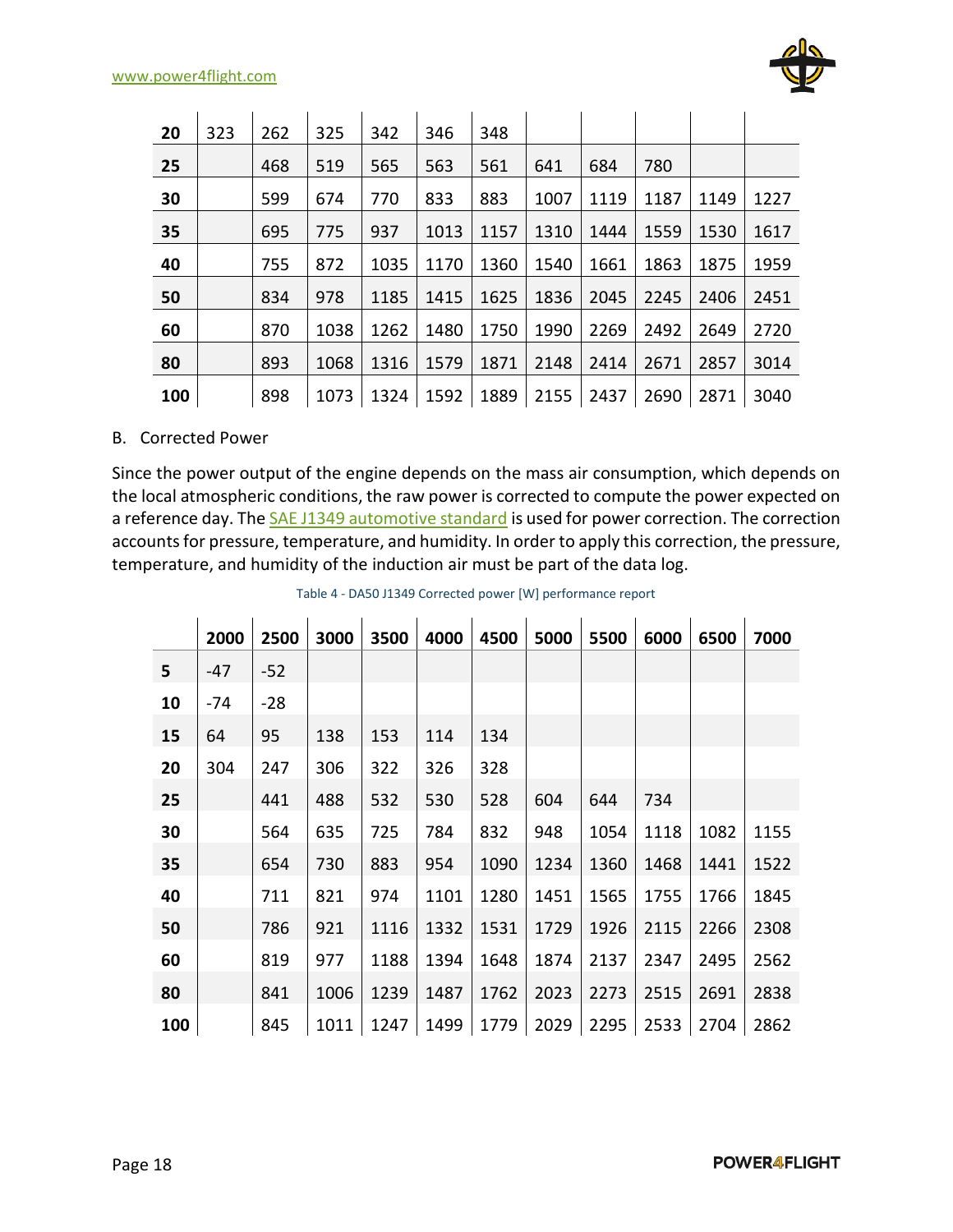

# <span id="page-22-0"></span>C. Fuel flow

Although pseudo SFC works well for purposes of auto-calibration, the performance report needs the actual fuel flow. The fuel flow logged while mapping the fuel table is invalid since the amount of time between fuel value changes is not adequate to make an accurate fuel flow measurement. However, during the ignition mapping the fuel value is constant, so the measurement is reliable. As with the raw power, changes in fuel value from the ignition data log to the actual map fuel value must be accounted for. Since fuel flow is proportional to fuel value (all else being equal) the ratio of fuel values is applied to the recorded fuel flow to get the fuel flow for the report. The report also provides the brake specific fuel consumption, which is computed by dividing the fuel flow by the raw power.

|     | 2000 | 2500 | 3000 | 3500 | 4000 | 4500 | 5000 | 5500 | 6000 | 6500 | 7000 |
|-----|------|------|------|------|------|------|------|------|------|------|------|
| 5   | 1.4  | 1.0  |      |      |      |      |      |      |      |      |      |
| 10  | 2.0  | 1.5  |      |      |      |      |      |      |      |      |      |
| 15  | 3.2  | 2.4  | 2.9  | 3.3  | 3.2  | 3.7  |      |      |      |      |      |
| 20  | 3.2  | 3.7  | 3.9  | 4.2  | 4.4  | 4.9  |      |      |      |      |      |
| 25  |      | 4.8  | 5.3  | 5.4  | 5.7  | 6.0  | 6.8  | 7.5  | 7.2  |      |      |
| 30  |      | 5.4  | 5.9  | 7.0  | 6.9  | 7.0  | 7.8  | 8.5  | 9.6  | 9.5  | 9.8  |
| 35  |      | 6.6  | 6.7  | 7.9  | 8.1  | 9.0  | 9.7  | 10.6 | 11.9 | 12.1 | 12.2 |
| 40  |      | 7.2  | 7.7  | 8.5  | 9.7  | 10.4 | 11.2 | 11.4 | 13.1 | 13.6 | 14.5 |
| 50  |      | 8.4  | 8.9  | 10.8 | 12.1 | 13.3 | 14.3 | 16.2 | 17.1 | 18.4 | 19.6 |
| 60  |      | 9.2  | 10.2 | 11.8 | 14.0 | 14.8 | 16.4 | 22.7 | 21.0 | 22.5 | 23.6 |
| 80  |      | 9.9  | 10.9 | 12.8 | 15.0 | 17.8 | 20.0 | 21.4 | 24.7 | 27.3 | 28.4 |
| 100 |      | 9.8  | 11.1 | 13.2 | 15.1 | 17.7 | 20.2 | 23.4 | 26.5 | 29.4 | 29.9 |

|    | 2000 | 2500 | 3000 | 3500 | 4000 | 4500 | 5000 | 5500 | 6000 | 6500 | 7000 |
|----|------|------|------|------|------|------|------|------|------|------|------|
| 15 | 2998 | 1495 | 1260 | 1304 | 1677 | 1655 |      |      |      |      |      |
| 20 | 632  | 889  | 761  | 782  | 819  | 888  |      |      |      |      |      |
| 25 |      | 656  | 650  | 610  | 646  | 682  | 679  | 696  | 587  |      |      |
| 30 |      | 572  | 553  | 580  | 531  | 507  | 491  | 482  | 515  | 526  | 510  |
| 35 |      | 604  | 551  | 535  | 511  | 498  | 473  | 468  | 485  | 503  | 480  |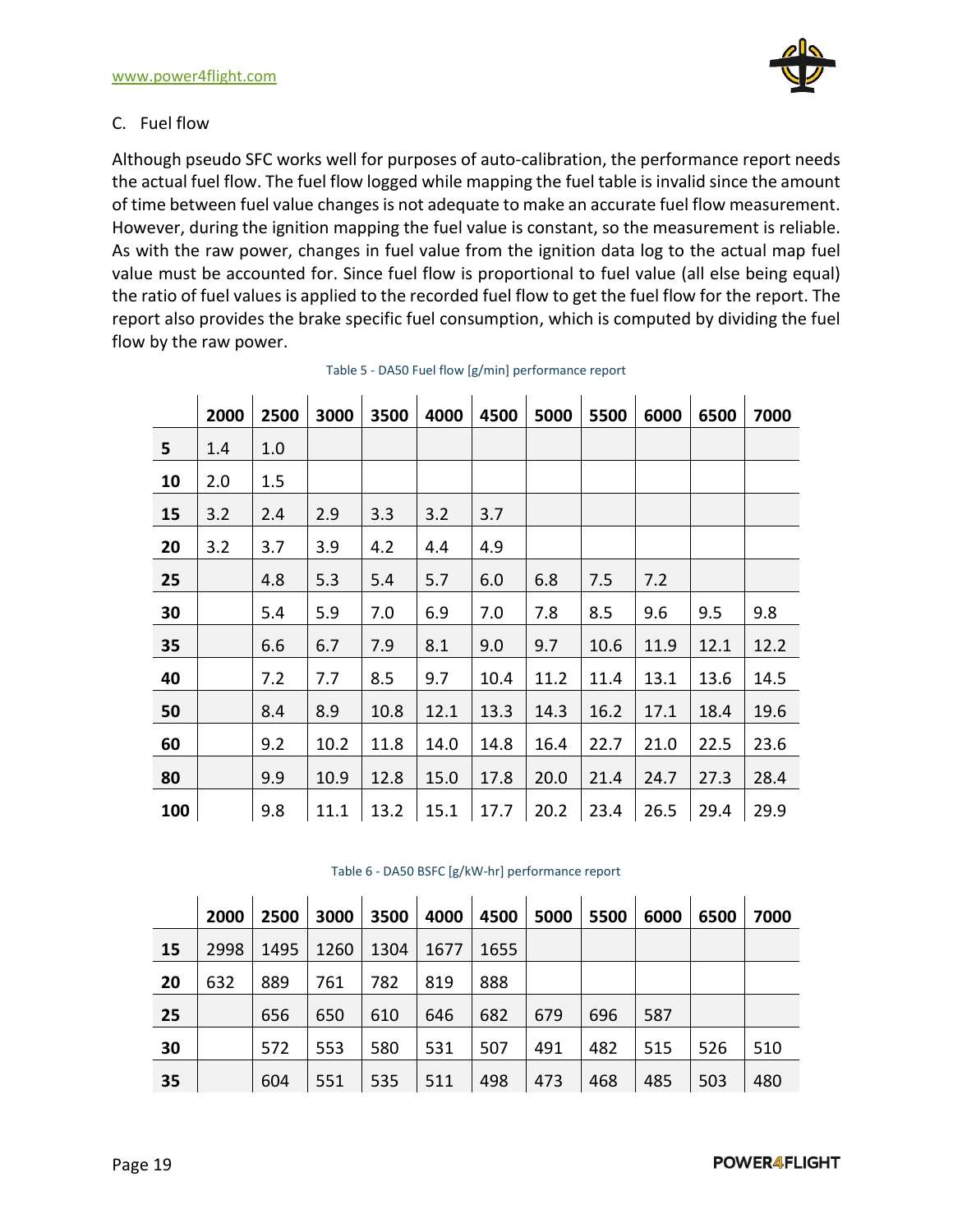

| 40  | 606 | 559 | 526 | 530 | 486 | 464 | 437 | 449 | 461 | 472 |
|-----|-----|-----|-----|-----|-----|-----|-----|-----|-----|-----|
| 50  | 642 | 581 | 578 | 547 | 520 | 497 | 506 | 485 | 488 | 511 |
| 60  | 675 | 625 | 595 | 601 | 539 | 526 | 639 | 537 | 540 | 553 |
| 80  | 704 | 652 | 617 | 605 | 607 | 592 | 565 | 590 | 608 | 600 |
| 100 | 696 | 659 | 635 | 605 | 596 | 599 | 611 | 627 | 653 | 626 |

# <span id="page-23-0"></span>XII. CHALLENGES TO AUTOMATIC ENGINE MAPPING

#### <span id="page-23-1"></span>A. Engine cooling

Cylinder head temperature (CHT) strongly influences the effective charge density of a two-stroke engine. Therefore, in order to measure performance changes due to fuel or ignition changes the CHT must be controlled to a constant value, typically between 120<sup>o</sup>C and 180<sup>o</sup>C. The control computer software receives the head temperature from the ECU once per second. A linear trajectory PIF<sup>8</sup> control loop is updated on each CHT measurement to determine a new fan speed command.

Assuming the cooling fan has enough performance the fan control logic can maintain the CHT very accurately through the "auto" function (Figure 10). Large changes in throttle or speed may lead to excursions in the head temperature of a few degrees. Prior to the development of the automatic cooling fan control the dyno operator would spend a significant amount of time managing the engine temperature. Operator inattention could lead to poor calibrations or engine damage. Implementing the automatic cooling fan control was a necessary first step to automatic engine mapping; but it is also enormously useful for the human operator.



Figure 10 - Cooling fan control

#### <span id="page-23-2"></span>B. Accounting for humidity

The ECU measures temperature and pressure and computes air density. In combination with the fuel value (VE) this estimates the mass of air consumed by the engine, and determines the amount of fuel by targeting a desired air to fuel ratio. It is implicit in the ECU logic that the mass flow of oxygen is a fixed fraction of the mass flow of air. However, the water vapor on a 100% humid standard day (15C, 101.3kPa) will displace nearly 3% of the oxygen. If the ECU is calibrated on a 100% humid standard day, then it will be using 3% less fuel than it should on a standard dry

<sup>&</sup>lt;sup>8</sup> A conventional PID loop could be used, but it would have significant overshoot when the operating condition changed. A more advanced design with trajectory shaping and feedforward from the throttle gives better results with less gain tuning.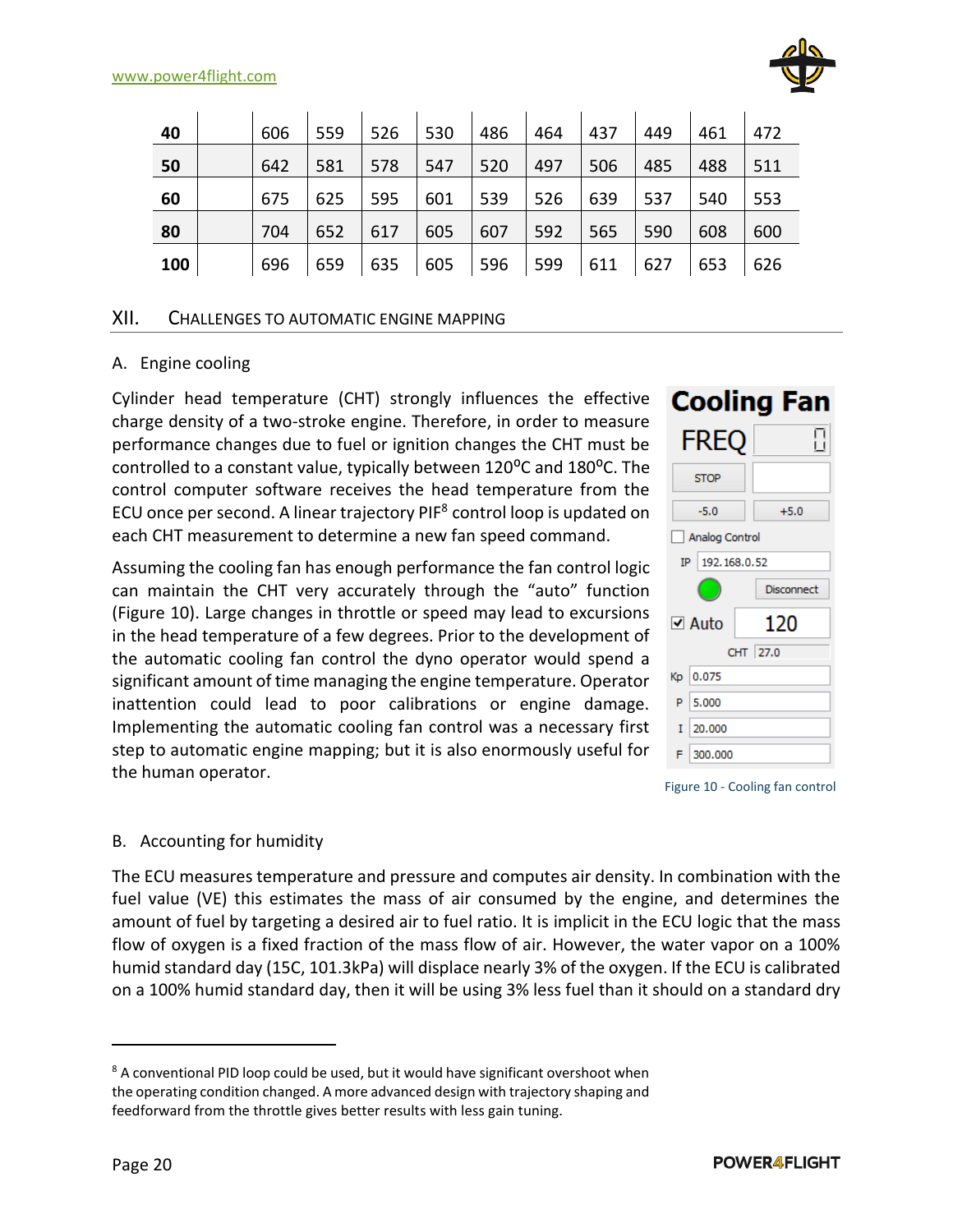day. Since operating too lean is much more problematic than operating too rich the fuel value computed by the mapping algorithm must be artificially inflated to account for the extra oxygen that would appear on a dry day. From the J1349 Power correction standard the partial pressure of water vapor is:

$$
Pressure_{H2O} = \left(\frac{RH}{100}\right) \left(\frac{e^{(77.345 + 0.0057 \cdot T - ^{7235}/T)}}{T^{8.2}}\right)
$$

Where:

- **•** Pressure $_{H2O}$  is the partial pressure of water vapor in Pascals.
- RH is the relative humidity of the air in percent.
- T is the absolute temperature of the air in Kelvin.

Realistically a day drier than 20% relative humidity is unlikely to happen, so it is sufficient to consider the difference in oxygen from the mapping conditions to a 20% day at the same pressure and temperature. When the humidity of the air during mapping is greater than 20% a humidity corrected VE is computed as:

$$
VE_{COR} = VE \frac{Pressure}{Pressure - (Pressure_{H2O} - Pressure_{H2O-20\%})}
$$

Where:

- $\bullet$  VE<sub>COR</sub> is the humidity corrected VE
- VE is the VE determined by the automatic mapping algorithm
- Pressure is the air pressure in Pascals
- **Pressure**<sub>H2O</sub> is the partial pressure of water vapor in Pascals, computed from the humidity and temperature of the air.
- Pressure $H_{120-20\%}$  is the partial pressure of water vapor in Pascals, at the current air temperature and a humidity of 20%.

# <span id="page-24-0"></span>C. Handling faults

Since the goal of the automatic mapping system is to reduce human involvement the system must attract the attention of an operator when there is a problem. An alarm system was put in place which can alert the operator if data indicate there is a problem. The system can even shut down the dyno, engine, and fuel pump if the problem becomes critical.

[Figure 11](#page-25-0) shows the user interface for the alarm panel. The RPM mismatch, Dyno temp critical, and CHT critical alarms can affect a shutown. RPM mismatch is triggered if the RPM reported by the ECU and the RPM reported by the dyno do not agree - as in the case of a broken crankshaft.